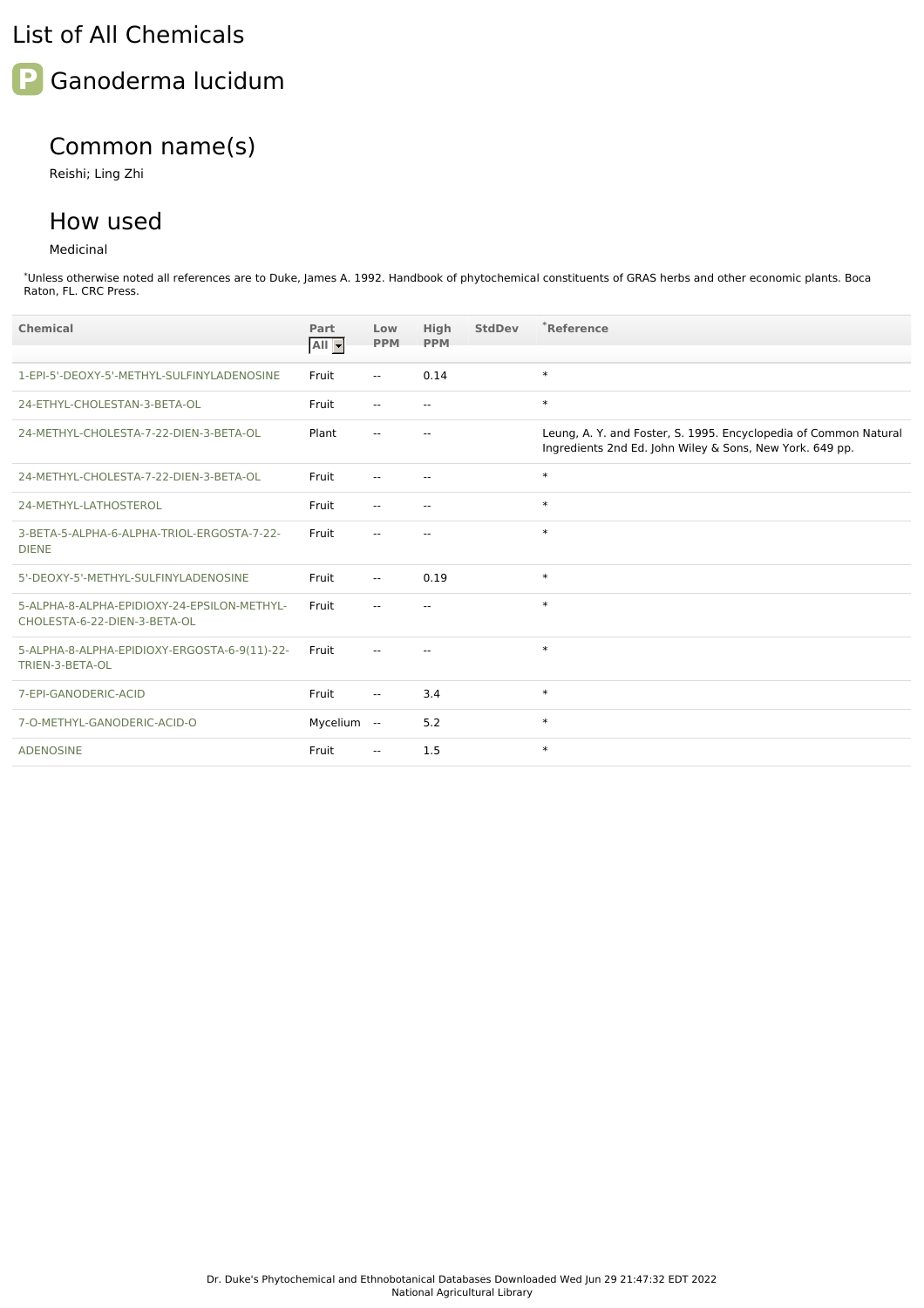| <b>Activities (28)</b>               |                                                              |       |    |  |                                                                                                                                                                                         |
|--------------------------------------|--------------------------------------------------------------|-------|----|--|-----------------------------------------------------------------------------------------------------------------------------------------------------------------------------------------|
| Analgesic                            |                                                              |       |    |  |                                                                                                                                                                                         |
| Antiaggregant                        |                                                              |       |    |  |                                                                                                                                                                                         |
| Antiarrhythmic<br>Antidiuretic       | Merck 11th Edition<br>Williams & Wilkins, Baltimore. 329 pp. |       |    |  | LAWSON in Koch, H. P. and Lawson, L. D., eds. 1996. Garlic-The Science and therapeutic application of Allium sativum L. and related species.                                            |
| Antiendotoxic 500 mg/kg<br>ipr mus   | Box 287, Caldwell NJ 07006.                                  |       |    |  | Borchard, R. E., Barnes, C. D., and Eltherton, L. G. 1991. Drug Dosage in Laboratory Animals: A Handbook. (3rd Ed.) The Telford Press, Inc., P. O.                                      |
| Antihypertensive                     |                                                              |       |    |  | LAWSON in Koch, H. P. and Lawson, L. D., eds. 1996. Garlic- The Science and therapeutic application of Allium sativum L. and related species.<br>Williams & Wilkins, Baltimore. 329 pp. |
| Antiinsomniac                        |                                                              |       |    |  |                                                                                                                                                                                         |
| Antilipolytic                        |                                                              |       |    |  |                                                                                                                                                                                         |
| Antispasmodic                        |                                                              |       |    |  |                                                                                                                                                                                         |
| Antitachycardic 50-250<br>ug/kg/ivn  | Martindale's 29th                                            |       |    |  |                                                                                                                                                                                         |
| Anxiolytic                           |                                                              |       |    |  |                                                                                                                                                                                         |
| Arteriodilator                       |                                                              |       |    |  |                                                                                                                                                                                         |
| Glucogonogenic                       | Williams & Wilkins, Baltimore. 329 pp.                       |       |    |  | LAWSON in Koch, H. P. and Lawson, L. D., eds. 1996. Garlic-The Science and therapeutic application of Allium sativum L. and related species.                                            |
| Hypocholesterolemic                  | Williams & Wilkins, Baltimore. 329 pp.                       |       |    |  | LAWSON in Koch, H. P. and Lawson, L. D., eds. 1996. Garlic- The Science and therapeutic application of Allium sativum L. and related species.                                           |
| Hypoglycemic                         |                                                              |       |    |  |                                                                                                                                                                                         |
| Hypotensive                          | Williams & Wilkins, Baltimore. 329 pp.                       |       |    |  | LAWSON in Koch, H. P. and Lawson, L. D., eds. 1996. Garlic-The Science and therapeutic application of Allium sativum L. and related species.                                            |
| Immunomodulator                      |                                                              |       |    |  |                                                                                                                                                                                         |
| <b>Insulinic</b><br>Laxative         |                                                              |       |    |  |                                                                                                                                                                                         |
| Lipolytic                            |                                                              |       |    |  | LAWSON in Koch, H. P. and Lawson, L. D., eds. 1996. Garlic-The Science and therapeutic application of Allium sativum L. and related species.                                            |
|                                      | Williams & Wilkins, Baltimore. 329 pp.                       |       |    |  |                                                                                                                                                                                         |
| Myorelaxant<br>PAF-Inhibitor IC50=90 |                                                              |       |    |  | Leung, A. Y. and Foster, S. 1995. Encyclopedia of Common Natural Ingredients 2nd Ed. John Wiley & Sons, New York. 649 pp.                                                               |
| nМ<br>PAF-Inhibitor 0.024            |                                                              |       |    |  |                                                                                                                                                                                         |
| ug/ml                                |                                                              |       |    |  |                                                                                                                                                                                         |
| Pyrogenic 0.09 mg/kg<br>ivn hmn      | Dipyridamole. Acta Physiol Scand, 129(3): 387-391.           |       |    |  | Conradson, T. B. G., Dixon, C. M. S., Clarke, B., Barnes, P. J. 1987. Cardiovascular Effects of Infused Adenosine in Man: Potentiation by                                               |
| Respirastimulant                     | Martindale's 29th                                            |       |    |  |                                                                                                                                                                                         |
| Secretomotor                         |                                                              |       |    |  |                                                                                                                                                                                         |
| Sedative<br>Vasodilator              |                                                              |       |    |  | Leung, A. Y. and Foster, S. 1995. Encyclopedia of Common Natural Ingredients 2nd Ed. John Wiley & Sons, New York. 649 pp.                                                               |
|                                      |                                                              |       |    |  |                                                                                                                                                                                         |
| AMYLASE                              |                                                              | Plant |    |  | Leung, A. Y. and Foster, S. 1995. Encyclopedia of Common Natural<br>Ingredients 2nd Ed. John Wiley & Sons, New York. 649 pp.                                                            |
|                                      |                                                              |       |    |  |                                                                                                                                                                                         |
| Activities (1)<br>Sedative           |                                                              |       |    |  |                                                                                                                                                                                         |
|                                      |                                                              |       |    |  |                                                                                                                                                                                         |
| <b>BEHENIC-ACID</b>                  |                                                              | Plant |    |  | Leung, A. Y. and Foster, S. 1995. Encyclopedia of Common Natural<br>Ingredients 2nd Ed. John Wiley & Sons, New York. 649 pp.                                                            |
| Activities (1)                       |                                                              |       |    |  |                                                                                                                                                                                         |
|                                      |                                                              |       |    |  | Cosmetic Jeffery B. Harborne and H. Baxter, eds. 1983. Phytochemical Dictionary. A Handbook of Bioactive Compounds from Plants. Taylor & Frost, London. 791 pp.                         |
| <b>BEHENIC-ACID</b>                  |                                                              | Fruit |    |  | $\ast$                                                                                                                                                                                  |
| Activities (1)                       |                                                              |       |    |  |                                                                                                                                                                                         |
|                                      |                                                              |       |    |  | Cosmetic Jeffery B. Harborne and H. Baxter, eds. 1983. Phytochemical Dictionary. A Handbook of Bioactive Compounds from Plants. Taylor & Frost, London. 791 pp.                         |
| BETA-SITOSTEROL                      |                                                              | Fruit | -- |  | $\ast$                                                                                                                                                                                  |
|                                      |                                                              |       |    |  |                                                                                                                                                                                         |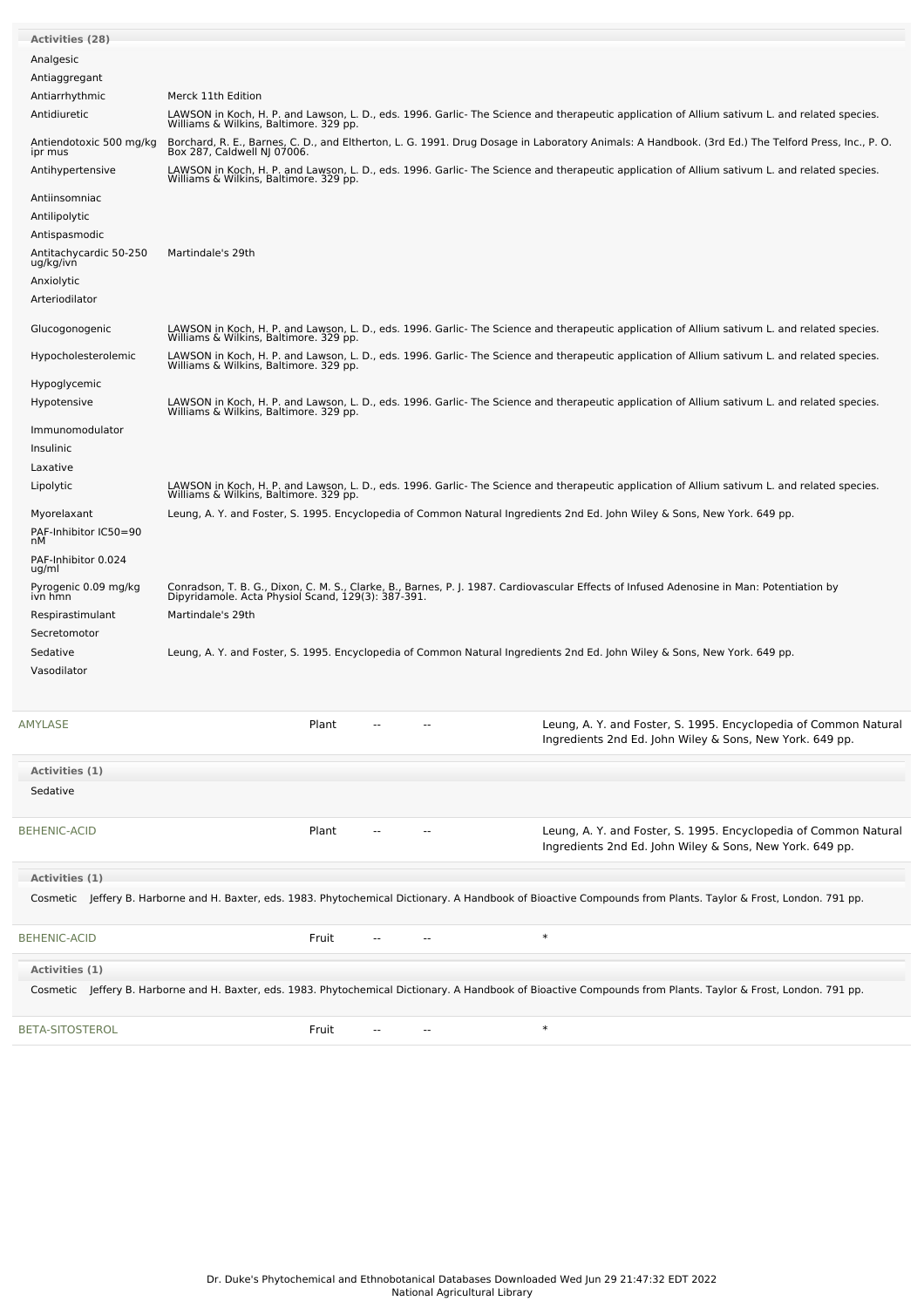| BETA-SITOSTEROL                                               | Leung, A. Y. and Foster, S. 1995. Encyclopedia of Common Natural<br>Plant<br>--<br>--                                                                                                                                                |
|---------------------------------------------------------------|--------------------------------------------------------------------------------------------------------------------------------------------------------------------------------------------------------------------------------------|
| Ulcerogenic 500 mg/kg ipr rat                                 |                                                                                                                                                                                                                                      |
| Ubiquiot                                                      | Jeffery B. Harborne and H. Baxter, eds. 1983. Phytochemical Dictionary. A Handbook of Bioactive Compounds from Plants. Taylor &<br>Frost, London. 791 pp.                                                                            |
| Spermicide                                                    | Malini, T. and Vanithakumari, G. 1989. Rat Toxicity Studies With B-Sitosterol. Journal of Ethnopharmacology, 28: 221-234, 1990.                                                                                                      |
| Pesticide                                                     |                                                                                                                                                                                                                                      |
| Hypolipidemic 2-6 g/day                                       |                                                                                                                                                                                                                                      |
|                                                               | Ivorra, M.D., Paya, M., and Villar, A. 1989. A Review of Natural Products and Plants as Potential Antidiabetic Drugs. Journal of<br>Ethnopharmacology, 27: 243-275, 1989.                                                            |
| Hypocholesterolemic 9-3,330<br>mg/man/day/orl<br>Hypoglycemic |                                                                                                                                                                                                                                      |
| g/man/day/orl                                                 | Martindale's 28th                                                                                                                                                                                                                    |
| Hypocholesterolemic 2-6                                       | Martindale's 30th                                                                                                                                                                                                                    |
| Gonadotrophic<br>Hepatoprotective                             |                                                                                                                                                                                                                                      |
| Febrifuge                                                     | Neuwinger, H. D. 1996. African Ethnobotany - Poisons and Drugs. Chapman & Hall, New York. 941 pp.<br>Malini, T. and Vanithakumari, G. 1989. Rat Toxicity Studies With B-Sitosterol. Journal of Ethnopharmacology, 28: 221-234, 1990. |
| Estrogenic                                                    |                                                                                                                                                                                                                                      |
| Caspase-8-Inducer                                             |                                                                                                                                                                                                                                      |
| Candidicide                                                   | Recently became Internat. J. Crude Drug Res. 28(1,2,3,4):1990, page 155.                                                                                                                                                             |
| Cancer-Preventive                                             | Stitt, P. A. Why George Should Eat Broccoli. Dougherty Co, Milwaukee, WI, 1990, 399 pp.                                                                                                                                              |
| Artemicide LC50=110 ppm                                       | Jung, J.H., Pummangura, S., Chaichantipyuth, c., Patarapanich, C., and McLaughlin, J.L. 1989. Bioactive Constituents of Melodorum<br>fruticosum. Phytochemistry. 29(5): 1667-1670. 1990.                                             |
| Apoptotic                                                     |                                                                                                                                                                                                                                      |
|                                                               | Abid Ali Khan, M.M., Jain, D.C., Bhakuni, R.S., Zaim, M., and Thakur, R.S. 1991. Occurrence of some antiviral sterols in Artemisia annua.<br>Plant Science, 75: 161-165, 1991.                                                       |
| Antitumor (Lung)<br>Antiviral                                 |                                                                                                                                                                                                                                      |
| Antitumor (Cervix)                                            |                                                                                                                                                                                                                                      |
|                                                               | Madhavi, D. L., Bomser, J., Smith, M., Singletary, K. 1998. Isolation of Bioactive Constituents from Vaccinium myrtillus (Bilberry) Fruits and Cell Cultures. Plant Sci., 131(1): 95-103.                                            |
| Antipyretic<br>Antitumor (Breast)                             | Neuwinger, H. D. 1996. African Ethnobotany - Poisons and Drugs. Chapman & Hall, New York. 941 pp.                                                                                                                                    |
| x/day/orl man                                                 |                                                                                                                                                                                                                                      |
| Antiprostatitic 10-20 mg 3                                    |                                                                                                                                                                                                                                      |
| Antiprostatadenomic                                           | Merck 11th Edition                                                                                                                                                                                                                   |
| Antiprostaglandin 30 mg/day/12<br>wks                         |                                                                                                                                                                                                                                      |
| Antiprogestational                                            | Malini, T. and Vanithakumari, G. 1989. Rat Toxicity Studies With B-Sitosterol. Journal of Ethnopharmacology, 28: 221-234, 1990.                                                                                                      |
| Antioxidant IC44=10 uM                                        |                                                                                                                                                                                                                                      |
| Antiophidic 2.3 mg mus                                        | Economic & Medicinal Plant Research, 5: 363.                                                                                                                                                                                         |
| Antimutagenic 250 ug/ml                                       |                                                                                                                                                                                                                                      |
| Antilymphomic                                                 |                                                                                                                                                                                                                                      |
| Antileukemic                                                  |                                                                                                                                                                                                                                      |
| Antiinflammatory                                              |                                                                                                                                                                                                                                      |
| Antihyperlipoproteinaemic                                     | Jeffery B. Harborne and H. Baxter, eds. 1983. Phytochemical Dictionary. A Handbook of Bioactive Compounds from Plants. Taylor &<br>Frost, London. 791 pp.                                                                            |
| Antigonadotrophic                                             | Malini, T. and Vanithakumari, G. 1989. Rat Toxicity Studies With B-Sitosterol. Journal of Ethnopharmacology, 28: 221-234, 1990.                                                                                                      |
| Antifertility                                                 | Malini, T. and Vanithakumari, G. 1989. Rat Toxicity Studies With B-Sitosterol. Journal of Ethnopharmacology, 28: 221-234, 1990.                                                                                                      |
| Antifeedant                                                   | Jacobson, M., Glossary of Plant-Derived Insect Deterrents, CRC Press, Inc., Boca Raton, FL, 213 p, 1990.                                                                                                                             |
| Antiestrogenic                                                | Malini, T. and Vanithakumari, G. 1989. Rat Toxicity Studies With B-Sitosterol. Journal of Ethnopharmacology, 28: 221-234, 1990.                                                                                                      |
| Antiedemic IC54=320 mg/kg orl                                 |                                                                                                                                                                                                                                      |
| Anticancer (Lung)                                             |                                                                                                                                                                                                                                      |
| Anticancer (Cervix)                                           |                                                                                                                                                                                                                                      |
| Anticancer (Breast)                                           | Madhavi, D. L., Bomser, J., Smith, M., Singletary, K. 1998. Isolation of Bioactive Constituents from Vaccinium myrtillus (Bilberry) Fruits and Cell Cultures. Plant Sci., 131(1): 95-103.                                            |
| Antibacterial                                                 | Recently became Internat. J. Crude Drug Res. 28(1,2,3,4):1990, page 155.                                                                                                                                                             |
| Antiandrogenic                                                | Malini, T. and Vanithakumari, G. 1989. Rat Toxicity Studies With B-Sitosterol. Journal of Ethnopharmacology, 28: 221-234, 1990.                                                                                                      |
| Antiadenomic                                                  | Merck 11th Edition                                                                                                                                                                                                                   |
| Anorexic                                                      | Martindale's 28th                                                                                                                                                                                                                    |
| Angiogenic                                                    |                                                                                                                                                                                                                                      |
| Androgenic                                                    |                                                                                                                                                                                                                                      |
| <b>Activities (47)</b>                                        |                                                                                                                                                                                                                                      |
|                                                               |                                                                                                                                                                                                                                      |

Ingredients 2nd Ed. John Wiley & Sons, New York. 649 pp.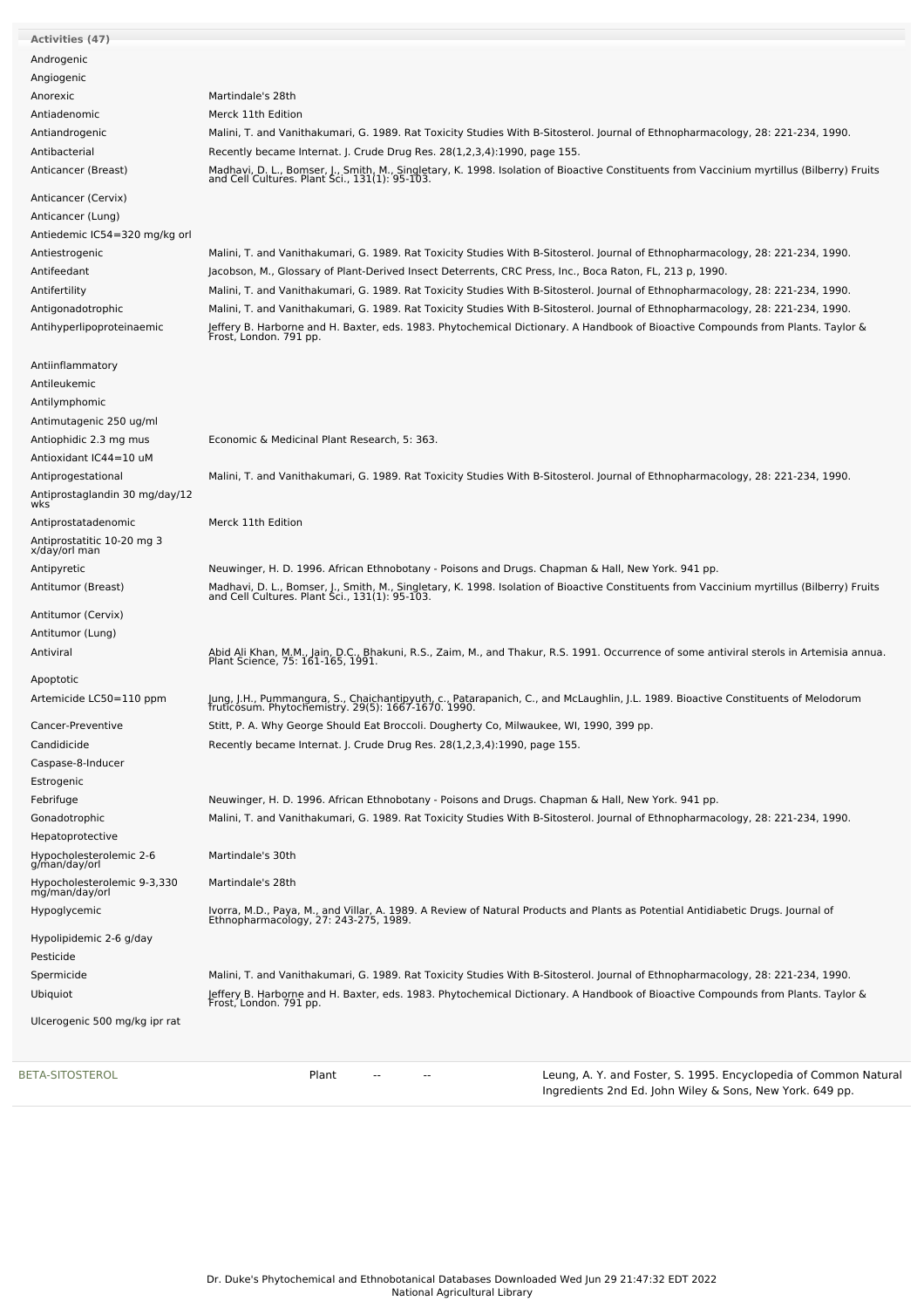| Activities (47)                          |                                                                                                                                                                                           |
|------------------------------------------|-------------------------------------------------------------------------------------------------------------------------------------------------------------------------------------------|
|                                          |                                                                                                                                                                                           |
| Androgenic                               |                                                                                                                                                                                           |
| Angiogenic                               |                                                                                                                                                                                           |
| Anorexic                                 | Martindale's 28th                                                                                                                                                                         |
| Antiadenomic                             | Merck 11th Edition                                                                                                                                                                        |
| Antiandrogenic                           | Malini, T. and Vanithakumari, G. 1989. Rat Toxicity Studies With B-Sitosterol. Journal of Ethnopharmacology, 28: 221-234, 1990.                                                           |
| Antibacterial                            | Recently became Internat. J. Crude Drug Res. 28(1,2,3,4):1990, page 155.                                                                                                                  |
| Anticancer (Breast)                      | Madhavi, D. L., Bomser, J., Smith, M., Singletary, K. 1998. Isolation of Bioactive Constituents from Vaccinium myrtillus (Bilberry) Fruits and Cell Cultures. Plant Sci., 131(1): 95-103. |
| Anticancer (Cervix)                      |                                                                                                                                                                                           |
| Anticancer (Lung)                        |                                                                                                                                                                                           |
| Antiedemic IC54=320 mg/kg orl            |                                                                                                                                                                                           |
| Antiestrogenic                           | Malini, T. and Vanithakumari, G. 1989. Rat Toxicity Studies With B-Sitosterol. Journal of Ethnopharmacology, 28: 221-234, 1990.                                                           |
| Antifeedant                              | Jacobson, M., Glossary of Plant-Derived Insect Deterrents, CRC Press, Inc., Boca Raton, FL, 213 p, 1990.                                                                                  |
|                                          |                                                                                                                                                                                           |
| Antifertility                            | Malini, T. and Vanithakumari, G. 1989. Rat Toxicity Studies With B-Sitosterol. Journal of Ethnopharmacology, 28: 221-234, 1990.                                                           |
| Antigonadotrophic                        | Malini, T. and Vanithakumari, G. 1989. Rat Toxicity Studies With B-Sitosterol. Journal of Ethnopharmacology, 28: 221-234, 1990.                                                           |
| Antihyperlipoproteinaemic                | Jeffery B. Harborne and H. Baxter, eds. 1983. Phytochemical Dictionary. A Handbook of Bioactive Compounds from Plants. Taylor &<br>Frost, London. 791 pp.                                 |
| Antiinflammatory                         |                                                                                                                                                                                           |
| Antileukemic                             |                                                                                                                                                                                           |
| Antilymphomic                            |                                                                                                                                                                                           |
| Antimutagenic 250 ug/ml                  |                                                                                                                                                                                           |
| Antiophidic 2.3 mg mus                   | Economic & Medicinal Plant Research, 5: 363.                                                                                                                                              |
| Antioxidant IC44=10 uM                   |                                                                                                                                                                                           |
| Antiprogestational                       | Malini, T. and Vanithakumari, G. 1989. Rat Toxicity Studies With B-Sitosterol. Journal of Ethnopharmacology, 28: 221-234, 1990.                                                           |
| Antiprostaglandin 30 mg/day/12           |                                                                                                                                                                                           |
| wks                                      |                                                                                                                                                                                           |
| Antiprostatadenomic                      | Merck 11th Edition                                                                                                                                                                        |
| Antiprostatitic 10-20 mg 3               |                                                                                                                                                                                           |
| x/day/orl man                            |                                                                                                                                                                                           |
| Antipyretic                              | Neuwinger, H. D. 1996. African Ethnobotany - Poisons and Drugs. Chapman & Hall, New York. 941 pp.                                                                                         |
| Antitumor (Breast)                       | Madhavi, D. L., Bomser, J., Smith, M., Singletary, K. 1998. Isolation of Bioactive Constituents from Vaccinium myrtillus (Bilberry) Fruits and Cell Cultures. Plant Sci., 131(1): 95-103. |
| Antitumor (Cervix)                       |                                                                                                                                                                                           |
| Antitumor (Lung)                         |                                                                                                                                                                                           |
| Antiviral                                | Abid Ali Khan, M.M., Jain, D.C., Bhakuni, R.S., Zaim, M., and Thakur, R.S. 1991. Occurrence of some antiviral sterols in Artemisia annua.<br>Plant Science, 75: 161-165, 1991.            |
|                                          |                                                                                                                                                                                           |
| Apoptotic                                |                                                                                                                                                                                           |
| Artemicide LC50=110 ppm                  | Jung, J.H., Pummangura, S., Chaichantipyuth, c., Patarapanich, C., and McLaughlin, J.L. 1989. Bioactive Constituents of Melodorum<br>fruticosum. Phytochemistry. 29(5): 1667-1670. 1990.  |
| Cancer-Preventive                        | Stitt, P. A. Why George Should Eat Broccoli. Dougherty Co, Milwaukee, WI, 1990, 399 pp.                                                                                                   |
| Candidicide                              | Recently became Internat. J. Crude Drug Res. 28(1,2,3,4):1990, page 155.                                                                                                                  |
| Caspase-8-Inducer                        |                                                                                                                                                                                           |
| Estrogenic                               |                                                                                                                                                                                           |
| Febrifuge                                | Neuwinger, H. D. 1996. African Ethnobotany - Poisons and Drugs. Chapman & Hall, New York. 941 pp.                                                                                         |
| Gonadotrophic                            | Malini, T. and Vanithakumari, G. 1989. Rat Toxicity Studies With B-Sitosterol. Journal of Ethnopharmacology, 28: 221-234, 1990.                                                           |
| Hepatoprotective                         |                                                                                                                                                                                           |
| Hypocholesterolemic 2-6<br>g/man/day/orl | Martindale's 30th                                                                                                                                                                         |
| Hypocholesterolemic 9-3,330              | Martindale's 28th                                                                                                                                                                         |
| mg/man/day/orl<br>Hypoglycemic           |                                                                                                                                                                                           |
|                                          | Ivorra, M.D., Paya, M., and Villar, A. 1989. A Review of Natural Products and Plants as Potential Antidiabetic Drugs. Journal of<br>Ethnopharmacology, 27: 243-275, 1989.                 |
| Hypolipidemic 2-6 g/day                  |                                                                                                                                                                                           |
| Pesticide                                |                                                                                                                                                                                           |
| Spermicide                               | Malini, T. and Vanithakumari, G. 1989. Rat Toxicity Studies With B-Sitosterol. Journal of Ethnopharmacology, 28: 221-234, 1990.                                                           |
| Ubiquiot                                 | Jeffery B. Harborne and H. Baxter, eds. 1983. Phytochemical Dictionary. A Handbook of Bioactive Compounds from Plants. Taylor &<br>Frost, London. 791 pp.                                 |
| Ulcerogenic 500 mg/kg ipr rat            |                                                                                                                                                                                           |
|                                          |                                                                                                                                                                                           |
|                                          |                                                                                                                                                                                           |

[BETAINE](file:///phytochem/chemicals/show/4646) Fruit -- -- \*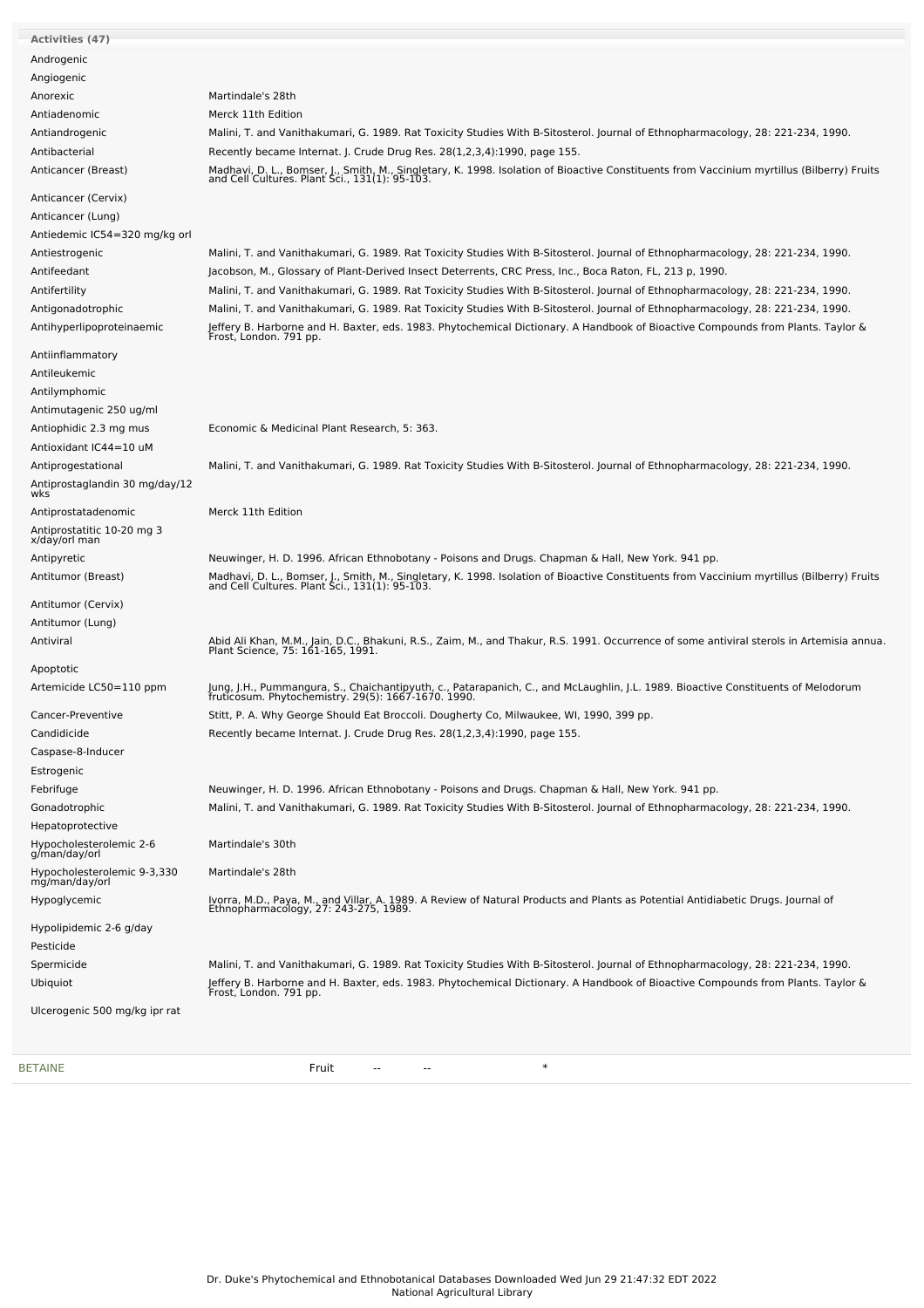| Activities (14)    |                                                                                                          |                                                                                                                              |
|--------------------|----------------------------------------------------------------------------------------------------------|------------------------------------------------------------------------------------------------------------------------------|
| Abortifacient      |                                                                                                          |                                                                                                                              |
| Antigastritic      | Martindale's 29th                                                                                        |                                                                                                                              |
| Antihomocystinuric |                                                                                                          |                                                                                                                              |
| Antimyoatrophic    |                                                                                                          |                                                                                                                              |
| Bruchiphobe        | Jacobson, M., Glossary of Plant-Derived Insect Deterrents, CRC Press, Inc., Boca Raton, FL, 213 p, 1990. |                                                                                                                              |
| Cardioprotective   |                                                                                                          |                                                                                                                              |
| Diuretic           | Wealth of India.                                                                                         |                                                                                                                              |
| Emmenagogue        | Wealth of India.                                                                                         |                                                                                                                              |
| Ethanolytic        |                                                                                                          |                                                                                                                              |
| Expectorant        |                                                                                                          |                                                                                                                              |
| Hepatoprotective   |                                                                                                          |                                                                                                                              |
| Lipotropic         |                                                                                                          |                                                                                                                              |
| Mucogenic          |                                                                                                          |                                                                                                                              |
| Pesticide          |                                                                                                          |                                                                                                                              |
|                    |                                                                                                          |                                                                                                                              |
|                    |                                                                                                          |                                                                                                                              |
| <b>BETAINE</b>     |                                                                                                          |                                                                                                                              |
|                    | Plant<br>$\overline{a}$<br>$-$                                                                           | Leung, A. Y. and Foster, S. 1995. Encyclopedia of Common Natural<br>Ingredients 2nd Ed. John Wiley & Sons, New York. 649 pp. |
| Activities (14)    |                                                                                                          |                                                                                                                              |
| Abortifacient      |                                                                                                          |                                                                                                                              |
| Antigastritic      | Martindale's 29th                                                                                        |                                                                                                                              |
| Antihomocystinuric |                                                                                                          |                                                                                                                              |
| Antimyoatrophic    |                                                                                                          |                                                                                                                              |
| Bruchiphobe        | Jacobson, M., Glossary of Plant-Derived Insect Deterrents, CRC Press, Inc., Boca Raton, FL, 213 p, 1990. |                                                                                                                              |
| Cardioprotective   |                                                                                                          |                                                                                                                              |
| Diuretic           | Wealth of India.                                                                                         |                                                                                                                              |
| Emmenagogue        | Wealth of India.                                                                                         |                                                                                                                              |
| Ethanolytic        |                                                                                                          |                                                                                                                              |
| Expectorant        |                                                                                                          |                                                                                                                              |
| Hepatoprotective   |                                                                                                          |                                                                                                                              |
| Lipotropic         |                                                                                                          |                                                                                                                              |
| Mucogenic          |                                                                                                          |                                                                                                                              |
| Pesticide          |                                                                                                          |                                                                                                                              |

| CELLULASE                                        | Plant             |  | Leung, A. Y. and Foster, S. 1995. Encyclopedia of Common Natural<br>Ingredients 2nd Ed. John Wiley & Sons, New York. 649 pp.                                    |
|--------------------------------------------------|-------------------|--|-----------------------------------------------------------------------------------------------------------------------------------------------------------------|
| <b>CHOLINE</b>                                   | Fruit             |  | $\ast$                                                                                                                                                          |
| Activities (20)                                  |                   |  |                                                                                                                                                                 |
| Antialzheimeran 5-16 g/man/day                   |                   |  |                                                                                                                                                                 |
| Antichoreic                                      |                   |  | Davies, S., and Stewart, A. 1990. Nutritional Medicine. Avon Books, New York. 509pp.                                                                            |
| Anticirrhotic 6,000 mg/man/day                   |                   |  |                                                                                                                                                                 |
| Anticystinuric                                   |                   |  |                                                                                                                                                                 |
| Antidementia                                     |                   |  |                                                                                                                                                                 |
| Antidiabetic                                     |                   |  |                                                                                                                                                                 |
| Antidyskinetic 150-200 mg/kg/man/day             | Martindale's 28th |  |                                                                                                                                                                 |
| Antihomocysteine                                 |                   |  |                                                                                                                                                                 |
| Antimanic 15-30 g/man/day/orl                    | (Looseleaf).      |  | Pizzorno, J.E. and Murray, M.T. 1985. A Textbook of Natural Medicine. John Bastyr College Publications, Seattle, Washington                                     |
| Antinociceptive                                  |                   |  |                                                                                                                                                                 |
| Antisteatotic                                    |                   |  |                                                                                                                                                                 |
| Cardiodepressant                                 |                   |  |                                                                                                                                                                 |
| Cerebrotonic                                     |                   |  |                                                                                                                                                                 |
| Cholinergic                                      |                   |  | Newall, C. A., Anderson, L. A. and Phillipson, J. D. 1996. Herbal Medicine - A Guide for Health-care Professionals. The<br>Pharmaceutical Press, London. 296pp. |
| Hepatoprotective                                 |                   |  |                                                                                                                                                                 |
| Hypotensive                                      |                   |  |                                                                                                                                                                 |
| Ileorelaxant                                     |                   |  |                                                                                                                                                                 |
| Lipotropic                                       |                   |  |                                                                                                                                                                 |
| Memorigenic                                      |                   |  |                                                                                                                                                                 |
| Parasympathomimetic (1/1,000th<br>acetylcholine) |                   |  | Neuwinger, H. D. 1996. African Ethnobotany - Poisons and Drugs. Chapman & Hall, New York. 941 pp.                                                               |
| CHRYSOPHANIC-ACID                                | Fruit             |  | $\ast$                                                                                                                                                          |
|                                                  |                   |  |                                                                                                                                                                 |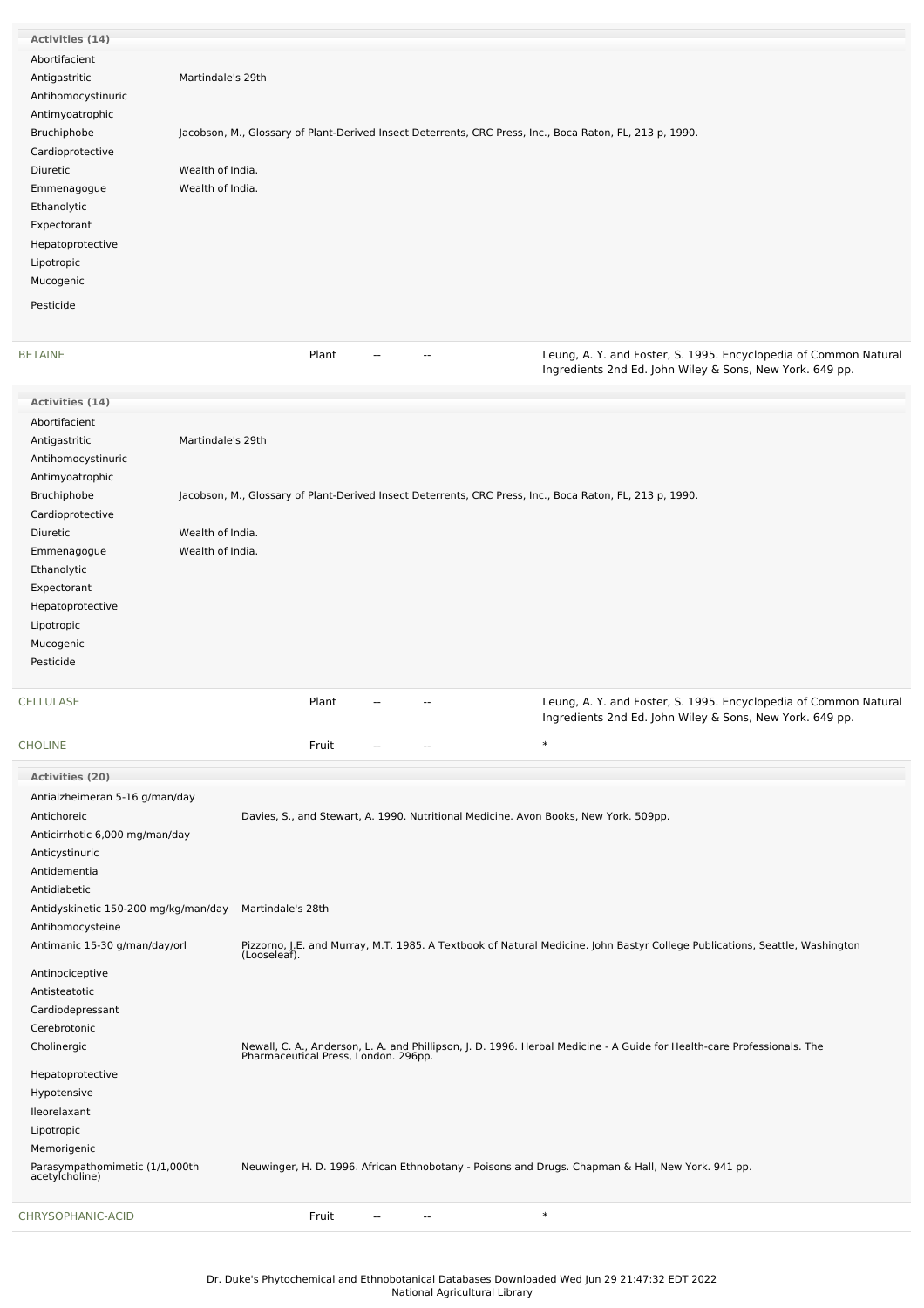| Activities (6)                     |                                            |               |                          |                          |                                                                                                                                                           |
|------------------------------------|--------------------------------------------|---------------|--------------------------|--------------------------|-----------------------------------------------------------------------------------------------------------------------------------------------------------|
| Antispasmodic                      |                                            |               |                          |                          |                                                                                                                                                           |
| Calcium-Antagonist                 |                                            |               |                          |                          |                                                                                                                                                           |
| Fungicide                          |                                            |               |                          |                          |                                                                                                                                                           |
|                                    |                                            |               |                          |                          |                                                                                                                                                           |
| Keratitigenic                      |                                            |               |                          |                          | Mitchell, J. and Rook, A.J. 1923. Botanical Dermatology: plants and plant products injurious to the skin. Vancouver: Greengrass, 1979. xiii, 787 p.: ill. |
| Occuloirritant                     |                                            |               |                          |                          | Mitchell, J. and Rook, A.J. 1923. Botanical Dermatology: plants and plant products injurious to the skin. Vancouver: Greengrass, 1979. xiii, 787 p.: ill. |
| Pesticide                          |                                            |               |                          |                          |                                                                                                                                                           |
|                                    |                                            |               |                          |                          |                                                                                                                                                           |
|                                    |                                            |               |                          |                          | $\ast$                                                                                                                                                    |
| CHRYSOPHANIC-ACID-GLUCOSIDE        |                                            | Fruit         | $\overline{\phantom{a}}$ | $\sim$                   |                                                                                                                                                           |
| <b>CYCLOOCTASULFUR</b>             |                                            | <b>Tissue</b> | $\overline{\phantom{a}}$ | $\sim$                   | $\ast$                                                                                                                                                    |
|                                    |                                            | Culture       |                          |                          |                                                                                                                                                           |
|                                    |                                            |               |                          |                          |                                                                                                                                                           |
| ENDOPOLYGALACTURONASE              |                                            | Plant         | $\overline{\phantom{a}}$ | $\overline{\phantom{a}}$ | Leung, A. Y. and Foster, S. 1995. Encyclopedia of Common Natural<br>Ingredients 2nd Ed. John Wiley & Sons, New York. 649 pp.                              |
|                                    |                                            |               |                          |                          |                                                                                                                                                           |
| ERGOSTA-4-6-8(14)-22-TETRAEN-3-ONE |                                            | Fruit         | н.                       | $\sim$                   | $\ast$                                                                                                                                                    |
|                                    |                                            |               |                          |                          |                                                                                                                                                           |
| ERGOSTA-4-7-22-TRIENE-3-6-DIONE    |                                            | Mycelium --   |                          | 5.2                      | $\ast$                                                                                                                                                    |
| ERGOSTA-7-22-DIEN-3-BETA-OL        |                                            | Fruit         | --                       | $\overline{\phantom{a}}$ | $\ast$                                                                                                                                                    |
|                                    |                                            |               |                          |                          |                                                                                                                                                           |
|                                    | ERGOSTA-7-22-DIEN-3-BETA-OL-LINOLEATE      | Fruit         | $\overline{\phantom{a}}$ | $\sim$                   | $\ast$                                                                                                                                                    |
|                                    | ERGOSTA-7-22-DIENE-2-BETA-3-ALPHA-9-ALPHA- | Fruit         | --                       | --                       | $\ast$                                                                                                                                                    |
| <b>TRIOL</b>                       |                                            |               |                          |                          |                                                                                                                                                           |
|                                    |                                            |               |                          |                          |                                                                                                                                                           |
|                                    | ERGOSTA-7-22-DIENE-3-BETA-5-ALPHA-6-BETA-  | Fruit         | $\overline{\phantom{a}}$ | $\overline{\phantom{a}}$ | $\ast$                                                                                                                                                    |
| <b>TRIOL</b>                       |                                            |               |                          |                          |                                                                                                                                                           |
|                                    | ERGOSTA-7-9-22-TRIENE-3-BETA-5-ALPHA-6-    | Fruit         | $\overline{\phantom{a}}$ | $\sim$                   | $\ast$                                                                                                                                                    |
| <b>ALPHA-TRIOL</b>                 |                                            |               |                          |                          |                                                                                                                                                           |
|                                    |                                            |               |                          |                          |                                                                                                                                                           |
| ERGOSTEROL                         |                                            | Fruit         | $\sim$                   | 1168.4                   | $\ast$                                                                                                                                                    |
| Activities (5)                     |                                            |               |                          |                          |                                                                                                                                                           |
|                                    |                                            |               |                          |                          |                                                                                                                                                           |
| Antiangiogenic                     |                                            |               |                          |                          |                                                                                                                                                           |
| Antiflu                            |                                            |               |                          |                          |                                                                                                                                                           |
| Antitumor                          |                                            |               |                          |                          |                                                                                                                                                           |
| Antiviral                          |                                            |               |                          |                          |                                                                                                                                                           |
| Pesticide                          |                                            |               |                          |                          |                                                                                                                                                           |
|                                    |                                            |               |                          |                          |                                                                                                                                                           |
| <b>ERGOSTEROL</b>                  |                                            | Plant         | 3000.0 4000.0            |                          | Leung, A. Y. and Foster, S. 1995. Encyclopedia of Common Natural                                                                                          |
|                                    |                                            |               |                          |                          | Ingredients 2nd Ed. John Wiley & Sons, New York. 649 pp.                                                                                                  |
|                                    |                                            |               |                          |                          |                                                                                                                                                           |
| Activities (5)                     |                                            |               |                          |                          |                                                                                                                                                           |
| Antiangiogenic                     |                                            |               |                          |                          |                                                                                                                                                           |
| Antiflu                            |                                            |               |                          |                          |                                                                                                                                                           |
| Antitumor                          |                                            |               |                          |                          |                                                                                                                                                           |
| Antiviral                          |                                            |               |                          |                          |                                                                                                                                                           |
| Pesticide                          |                                            |               |                          |                          |                                                                                                                                                           |
|                                    |                                            |               |                          |                          |                                                                                                                                                           |
| ERGOSTEROL-PALMITATE               |                                            | Fruit         | $\overline{\phantom{a}}$ | $\overline{\phantom{a}}$ | $\ast$                                                                                                                                                    |
|                                    |                                            |               |                          |                          |                                                                                                                                                           |
| <b>GANODERAL-A</b>                 |                                            | Fruit         | $\overline{\phantom{a}}$ | $\sim$                   | $\ast$                                                                                                                                                    |
| <b>GANODERAN-A</b>                 |                                            | Plant         | $\overline{\phantom{a}}$ | $\sim$                   | Leung, A. Y. and Foster, S. 1995. Encyclopedia of Common Natural                                                                                          |
|                                    |                                            |               |                          |                          | Ingredients 2nd Ed. John Wiley & Sons, New York. 649 pp.                                                                                                  |
|                                    |                                            |               |                          |                          |                                                                                                                                                           |
| <b>GANODERAN-A</b>                 |                                            | Fruit         | $\overline{\phantom{a}}$ | --                       | $\ast$                                                                                                                                                    |
| <b>GANODERAN-B</b>                 |                                            | Plant         | $\overline{\phantom{a}}$ | $\overline{\phantom{a}}$ | Leung, A. Y. and Foster, S. 1995. Encyclopedia of Common Natural                                                                                          |
|                                    |                                            |               |                          |                          | Ingredients 2nd Ed. John Wiley & Sons, New York. 649 pp.                                                                                                  |
|                                    |                                            |               |                          |                          |                                                                                                                                                           |
| GANODERAN-B                        |                                            | Fruit         | $\overline{\phantom{a}}$ | 2.5                      | $\ast$                                                                                                                                                    |
| GANODERAN-C                        |                                            | Fruit         | $\sim$                   | 1.5                      | $\ast$                                                                                                                                                    |
|                                    |                                            |               |                          |                          |                                                                                                                                                           |
| GANODERENIC-ACID-A                 |                                            | Fruit         | $\overline{\phantom{a}}$ | 145.0                    | $\ast$                                                                                                                                                    |
| GANODERENIC-ACID-B                 |                                            | Fruit         | $\overline{\phantom{a}}$ | 50.0                     | $\ast$                                                                                                                                                    |
|                                    |                                            |               |                          |                          |                                                                                                                                                           |
| GANODERENIC-ACID-C                 |                                            | Fruit         | $\overline{\phantom{a}}$ | 25.0                     | $\ast$                                                                                                                                                    |
|                                    | GANODERENIC-ACID-D                         | Fruit         | $\sim$                   | 75.0                     | $\ast$                                                                                                                                                    |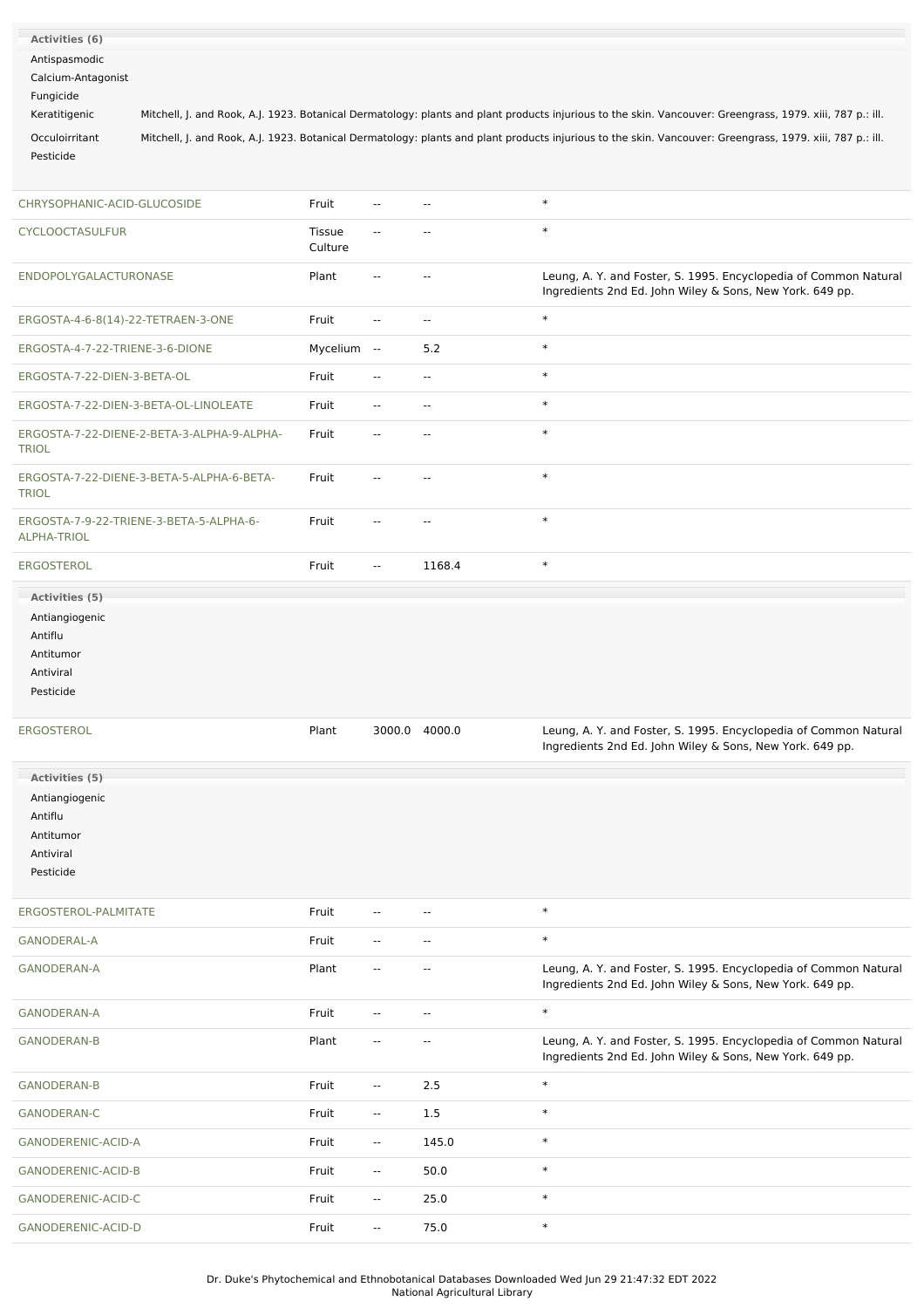| GANODERENIC-ACID-E            | Fruit       | $\overline{\phantom{a}}$ | 0.4                      | $\ast$ |
|-------------------------------|-------------|--------------------------|--------------------------|--------|
| GANODERIC-ACID                | Fruit       | $\overline{\phantom{a}}$ | $\overline{\phantom{a}}$ | $\ast$ |
| GANODERIC-ACID-A              | Gills       | $\overline{\phantom{a}}$ | 170.3                    | $\ast$ |
| GANODERIC-ACID-A              | Pileus      | $\overline{\phantom{a}}$ | $\overline{\phantom{a}}$ | $\ast$ |
| GANODERIC-ACID-A              | Fruit       | 389.5                    | 2630.0                   | $\ast$ |
| GANODERIC-ACID-A-METHYL-ESTER | Fruit       | $\sim$                   | 578.9                    | $\ast$ |
| <b>GANODERIC-ACID-B</b>       | Gills       | --                       | 48.8                     | $\ast$ |
| GANODERIC-ACID-B              | Pileus      | $\overline{\phantom{a}}$ | $\sim$                   | $\ast$ |
| GANODERIC-ACID-B              | Fruit       | 5.2                      | 132.7                    | $\ast$ |
| GANODERIC-ACID-B-METHYL-ESTER | Fruit       | $\overline{\phantom{a}}$ | 86.5                     | $\ast$ |
| GANODERIC-ACID-C              | Fruit       | 11.0                     | 750.0                    | $\ast$ |
| GANODERIC-ACID-C-1            | Gills       | $\overline{\phantom{a}}$ | 65.2                     | $\ast$ |
| GANODERIC-ACID-C-2            | Gills       | $\overline{\phantom{a}}$ | 61.7                     | $\ast$ |
| GANODERIC-ACID-C-2            | Fruit       | $\sim$                   | $\overline{\phantom{a}}$ | $\ast$ |
| GANODERIC-ACID-D              | Fruit       | 15.3                     | 265.0                    | $\ast$ |
| GANODERIC-ACID-D              | Gills       | $\overline{\phantom{a}}$ | 12.1                     | $\ast$ |
| GANODERIC-ACID-E              | Gills       | $\overline{\phantom{a}}$ | 18.8                     | $\ast$ |
| GANODERIC-ACID-E              | Fruit       | 27.5                     | 161.6                    | $\ast$ |
| GANODERIC-ACID-F              | Fruit       | 60.1                     | 165.0                    | $\ast$ |
| GANODERIC-ACID-F              | Gills       | $\overline{\phantom{a}}$ | 21.9                     | $\ast$ |
| GANODERIC-ACID-G              | Fruit       | $\overline{\phantom{a}}$ | 80.0                     | $\ast$ |
| GANODERIC-ACID-G              | Gills       | $\overline{\phantom{a}}$ | 14.1                     | $\ast$ |
| GANODERIC-ACID-H              | Pileus      | --                       | $\overline{\phantom{a}}$ | $\ast$ |
| GANODERIC-ACID-H              | Fruit       | $\overline{\phantom{a}}$ | 1.9                      | $\ast$ |
| GANODERIC-ACID-H              | Gills       | 46.9                     | 47.7                     | $\ast$ |
| <b>GANODERIC-ACID-I</b>       | Gills       | $\sim$                   | 3.1                      | $\ast$ |
| GANODERIC-ACID-J              | Plant       | $\overline{\phantom{a}}$ | $\sim$                   | $\ast$ |
| GANODERIC-ACID-K              | Gills       | $\overline{\phantom{a}}$ | 0.9                      | $\ast$ |
| GANODERIC-ACID-K              | Fruit       | $\overline{\phantom{a}}$ | 0.3                      | $\ast$ |
| GANODERIC-ACID-M              | Fruit       | $\overline{\phantom{a}}$ | 0.3                      | $\ast$ |
| GANODERIC-ACID-M-A            | Mycelium -- |                          | $\sim$                   | $\ast$ |
| GANODERIC-ACID-M-B            | Mycelium -- |                          | $\overline{\phantom{a}}$ | $\ast$ |
| GANODERIC-ACID-M-C            | Mycelium -- |                          | $\overline{\phantom{a}}$ | $\ast$ |
| GANODERIC-ACID-M-D            | Mycelium -- |                          | $\overline{\phantom{a}}$ | $\ast$ |
| GANODERIC-ACID-M-E            | Mycelium -- |                          | $\overline{\phantom{a}}$ | $\ast$ |
| GANODERIC-ACID-M-F            | Mycelium -- |                          | $\overline{\phantom{a}}$ | $\ast$ |
| GANODERIC-ACID-MG             | Mycelium -- |                          | 29.3                     | $\ast$ |
| GANODERIC-ACID-MH             | Mycelium -- |                          | 6.3                      | $\ast$ |
| GANODERIC-ACID-MI             | Mycelium -- |                          | 3.0                      | $\ast$ |
| GANODERIC-ACID-MJ             | Mycelium -- |                          | 0.7                      | $\ast$ |
| GANODERIC-ACID-MK             | Mycelium -- |                          | 81.3                     | $\ast$ |
| GANODERIC-ACID-N              | Fruit       | $\overline{\phantom{a}}$ | 3.8                      | $\ast$ |
| GANODERIC-ACID-O              | Fruit       | 4                        | $0.6\,$                  | $\ast$ |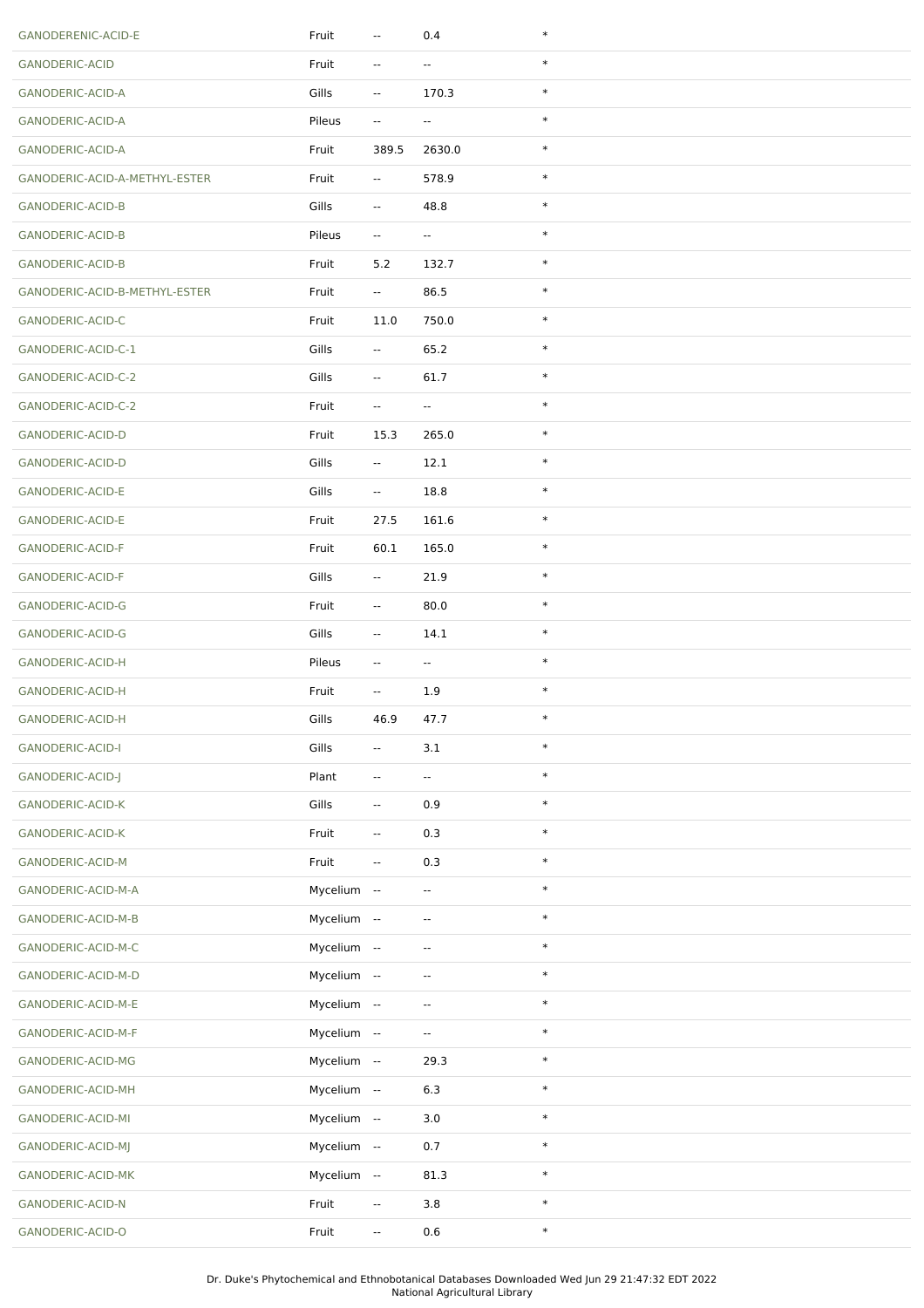| GANODERIC-ACID-O                     | Mycelium --  |                          | 71.7                     | $\ast$                                                                                                                       |
|--------------------------------------|--------------|--------------------------|--------------------------|------------------------------------------------------------------------------------------------------------------------------|
| GANODERIC-ACID-P                     | Mycelium --  |                          | 1.7                      | $\ast$                                                                                                                       |
| GANODERIC-ACID-Q                     | Mycelium --  |                          | 4.0                      | $\ast$                                                                                                                       |
| <b>GANODERIC-ACID-R</b>              | Pileus       | $\overline{\phantom{a}}$ | $\overline{\phantom{a}}$ | $\ast$                                                                                                                       |
| <b>GANODERIC-ACID-R</b>              | Mycelium 4.2 |                          | 92.1                     | $\ast$                                                                                                                       |
| <b>GANODERIC-ACID-S</b>              | Pileus       | --                       | $\overline{\phantom{a}}$ | $\ast$                                                                                                                       |
| GANODERIC-ACID-S                     | Mycelium 6.3 |                          | 161.6                    | $\ast$                                                                                                                       |
| GANODERIC-ACID-S-1                   | Fruit        | --                       | $\sim$                   | $\ast$                                                                                                                       |
| GANODERIC-ACID-T                     | Mycelium     | 33.0                     | 526.3                    | $\ast$                                                                                                                       |
| GANODERIC-ACID-T                     | Pileus       | --                       | $\overline{\phantom{a}}$ | $\ast$                                                                                                                       |
| GANODERIC-ACID-U                     | Mycelium --  |                          | $\overline{\phantom{a}}$ | $\ast$                                                                                                                       |
| GANODERIC-ACID-V                     | Mycelium --  |                          | $\overline{\phantom{a}}$ | $\ast$                                                                                                                       |
| GANODERIC-ACID-V-1                   | Fruit        | $\overline{\phantom{a}}$ | $\overline{\phantom{a}}$ | $\ast$                                                                                                                       |
| GANODERIC-ACID-W                     | Mycelium --  |                          | $\overline{\phantom{a}}$ | $\ast$                                                                                                                       |
| GANODERIC-ACID-X                     | Mycelium --  |                          | $\overline{\phantom{a}}$ | $\ast$                                                                                                                       |
| GANODERIC-ACID-Y                     | Mycelium --  |                          | $\sim$                   | $\ast$                                                                                                                       |
| GANODERIC-ACID-Z                     | Mycelium --  |                          | $\overline{\phantom{a}}$ | $\ast$                                                                                                                       |
| GANODERIC-ACIDS-A-Z                  | Plant        | ٠.                       |                          | Leung, A. Y. and Foster, S. 1995. Encyclopedia of Common Natural<br>Ingredients 2nd Ed. John Wiley & Sons, New York. 649 pp. |
| <b>GANODERIOL-A</b>                  | Plant        | $\overline{\phantom{a}}$ | $\overline{\phantom{a}}$ | Leung, A. Y. and Foster, S. 1995. Encyclopedia of Common Natural<br>Ingredients 2nd Ed. John Wiley & Sons, New York. 649 pp. |
| GANODERIOL-A                         | Fruit        | --                       | 11.2                     | $\ast$                                                                                                                       |
| <b>GANODERIOL-B</b>                  | Plant        | $\overline{\phantom{a}}$ | $\overline{\phantom{a}}$ | Leung, A. Y. and Foster, S. 1995. Encyclopedia of Common Natural<br>Ingredients 2nd Ed. John Wiley & Sons, New York. 649 pp. |
| <b>GANODERIOL-B</b>                  | Fruit        | --                       | 1.9                      | $\ast$                                                                                                                       |
| <b>GANODERIOL-C</b>                  | Plant        | --                       | $\sim$                   | Leung, A. Y. and Foster, S. 1995. Encyclopedia of Common Natural<br>Ingredients 2nd Ed. John Wiley & Sons, New York. 649 pp. |
| <b>GANODERIOL-C</b>                  | Fruit        |                          |                          | $\ast$                                                                                                                       |
| <b>GANODERIOL-D</b>                  | Plant        | --                       |                          | Leung, A. Y. and Foster, S. 1995. Encyclopedia of Common Natural<br>Ingredients 2nd Ed. John Wiley & Sons, New York. 649 pp. |
| <b>GANODERIOL-D</b>                  | Fruit        | --                       | $\overline{\phantom{a}}$ | $\ast$                                                                                                                       |
| GANODERIOL-E                         | Fruit        | Ξ.                       | $-$                      | $\ast$                                                                                                                       |
| GANODERIOL-E                         | Plant        | $\overline{a}$           | $\overline{a}$           | Leung, A. Y. and Foster, S. 1995. Encyclopedia of Common Natural<br>Ingredients 2nd Ed. John Wiley & Sons, New York. 649 pp. |
| <b>GANODERIOL-F</b>                  | Fruit        | Щ,                       | $\overline{a}$           | $\ast$                                                                                                                       |
| <b>GANODERIOL-F</b>                  | Plant        | $\overline{a}$           | $\sim$ $\sim$            | Leung, A. Y. and Foster, S. 1995. Encyclopedia of Common Natural<br>Ingredients 2nd Ed. John Wiley & Sons, New York. 649 pp. |
| <b>GANODERIOL-G</b>                  | Plant        | --                       | $\overline{a}$           | Leung, A. Y. and Foster, S. 1995. Encyclopedia of Common Natural<br>Ingredients 2nd Ed. John Wiley & Sons, New York. 649 pp. |
| <b>GANODERIOL-G</b>                  | Fruit        | Ц.                       | $-1$                     | $\ast$                                                                                                                       |
| GANODERIOL-H                         | Plant        | --                       | $-1$                     | Leung, A. Y. and Foster, S. 1995. Encyclopedia of Common Natural<br>Ingredients 2nd Ed. John Wiley & Sons, New York. 649 pp. |
| GANODERIOL-H                         | Fruit        | Ξ.                       | ÷.                       | $\ast$                                                                                                                       |
| <b>GANODERIOL-I</b>                  | Plant        | --                       | $\overline{a}$           | Leung, A. Y. and Foster, S. 1995. Encyclopedia of Common Natural<br>Ingredients 2nd Ed. John Wiley & Sons, New York. 649 pp. |
| <b>GANODERIOL-I</b>                  | Fruit        | $\overline{\phantom{a}}$ | $\overline{\phantom{a}}$ | $\ast$                                                                                                                       |
| GANODERMA-ACIDIC-POLYSACCHARIDE-GL-A | Fruit        | --                       | 130.0                    | $\ast$                                                                                                                       |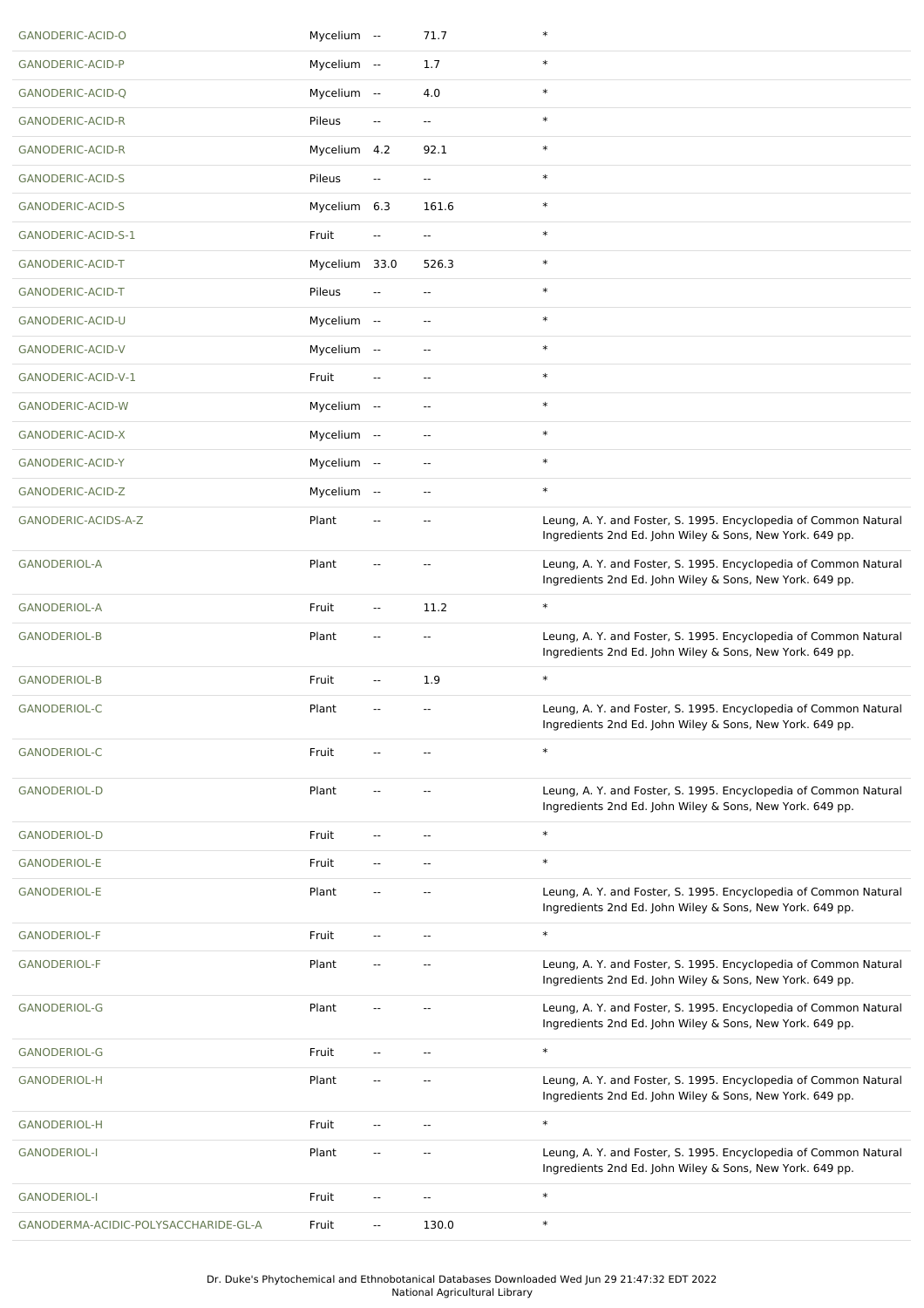| GANODERMA-LUCIDUM-ANTIBIOTIC                             | Fruit       |                          | $\overline{\phantom{a}}$ | $\ast$                                                                                                                       |
|----------------------------------------------------------|-------------|--------------------------|--------------------------|------------------------------------------------------------------------------------------------------------------------------|
| GANODERMA-LUCIDUM-ANTIBIOTIC                             | Mycelium -- |                          | $\sim$ $\sim$            | $\ast$                                                                                                                       |
| GANODERMA-LUCIDUM-ANTIBIOTIC-GL-1                        | Fruit       | н.                       | 500.0                    | $\ast$                                                                                                                       |
| GANODERMA-LUCIDUM-ANTIBIOTIC-GL-2                        | Fruit       | --                       | 700.0                    | $\ast$                                                                                                                       |
| GANODERMA-LUCIDUM-ANTIBIOTIC-GL-3                        | Fruit       | $\overline{\phantom{a}}$ | 1900.0                   | $\ast$                                                                                                                       |
| GANODERMA-LUCIDUM-COMPOUND-C-6                           | Gills       | $\overline{\phantom{a}}$ | 1.6                      | $\ast$                                                                                                                       |
| GANODERMA-LUCIDUM-HETEROGLYCAN                           | Fruit       | $\sim$                   | 551.0                    | $\ast$                                                                                                                       |
| GANODERMA-LUCIDUM-POLYSACCHARIDE-<br><b>FRACTION-A-H</b> | Fruit       | --                       |                          | $\ast$                                                                                                                       |
| GANODERMA-LUCIDUM-TRITERPENE-17-A                        | Gills       | $\overline{\phantom{a}}$ | 1.6                      | $\ast$                                                                                                                       |
| GANODERMA-LUCIDUM-TRITERPENE-18-A                        | Gills       | $\overline{\phantom{a}}$ | 1.2                      | $\ast$                                                                                                                       |
| GANODERMA-LUCIDUM-TRITERPENE-5-A                         | Gills       | $\overline{\phantom{a}}$ | 3.9                      | $\ast$                                                                                                                       |
| GANODERMA-LUCIDUM-TRITERPENE-6-A                         | Gills       | $\overline{\phantom{a}}$ | 0.8                      | $\ast$                                                                                                                       |
| GANODERMA-POLYSACCHARIDE-BN-3-A-C                        | Fruit       | $\overline{\phantom{a}}$ | $\overline{\phantom{a}}$ | $\ast$                                                                                                                       |
| GANODERMA-PROTEIN-LING-ZHI-8                             | Mycelium -- |                          | $\overline{\phantom{a}}$ | $\ast$                                                                                                                       |
| <b>GANODERMADIOL</b>                                     | Fruit       | $\overline{\phantom{a}}$ | 4.1                      | $\ast$                                                                                                                       |
| GANODERMANODIOL                                          | Plant       | $\overline{\phantom{a}}$ | $\overline{\phantom{a}}$ | Leung, A. Y. and Foster, S. 1995. Encyclopedia of Common Natural<br>Ingredients 2nd Ed. John Wiley & Sons, New York. 649 pp. |
| GANODERMANONDIOL                                         | Fruit       | $\overline{\phantom{a}}$ | 3.1                      | $\ast$                                                                                                                       |
| GANODERMANONOL                                           | Plant       | --                       | $\overline{a}$           | Leung, A. Y. and Foster, S. 1995. Encyclopedia of Common Natural<br>Ingredients 2nd Ed. John Wiley & Sons, New York. 649 pp. |
| <b>GANODERMANONTRIOL</b>                                 | Fruit       | $\overline{\phantom{a}}$ | 5.6                      | $\ast$                                                                                                                       |
| <b>GANODERMANOTRIOL</b>                                  | Fruit       | Ξ.                       | 4.0                      | $\ast$                                                                                                                       |
|                                                          |             |                          |                          |                                                                                                                              |
| <b>GANODERMANOTRIOL</b>                                  | Plant       | $\overline{\phantom{a}}$ | --                       | Leung, A. Y. and Foster, S. 1995. Encyclopedia of Common Natural<br>Ingredients 2nd Ed. John Wiley & Sons, New York. 649 pp. |
| <b>GANODERMATRIOL</b>                                    | Fruit       | 0.9                      | 1.2                      | $\ast$                                                                                                                       |
| <b>GANODERMATRIOL</b>                                    | Plant       |                          |                          | Leung, A. Y. and Foster, S. 1995. Encyclopedia of Common Natural<br>Ingredients 2nd Ed. John Wiley & Sons, New York. 649 pp. |
| GANODERMATRIOL-TRIACETATE                                | Fruit       | $\overline{a}$           | $\overline{\phantom{a}}$ | $\ast$                                                                                                                       |
| GANODERMENONOL                                           | Fruit       | $\overline{\phantom{a}}$ | 4.0                      | $\ast$                                                                                                                       |
| GANODERMIC-ACID-R                                        | Mycelium -- |                          | $\overline{\phantom{a}}$ | $\ast$                                                                                                                       |
| GANODERMIC-ACID-S                                        | Mycelium -- |                          | $\overline{\phantom{a}}$ | $\ast$                                                                                                                       |
| GANODEROL-A                                              | Plant       | --                       | $\overline{\phantom{a}}$ | Leung, A. Y. and Foster, S. 1995. Encyclopedia of Common Natural<br>Ingredients 2nd Ed. John Wiley & Sons, New York. 649 pp. |
| <b>GANODEROL-B</b>                                       | Plant       |                          | --                       | Leung, A. Y. and Foster, S. 1995. Encyclopedia of Common Natural<br>Ingredients 2nd Ed. John Wiley & Sons, New York. 649 pp. |
| <b>GANODOSTERONE</b>                                     | Mycelium -- |                          | 5.2                      | $\ast$                                                                                                                       |
| GANOLUCIDENIC-ACID-A                                     | Gills       | --                       | 3.9                      | $\ast$                                                                                                                       |
| GANOLUCIDENIC-ACID-B                                     | Gills       | --                       | 5.9                      | $\ast$                                                                                                                       |
| GANOLUCIDIC-ACID-A                                       | Gills       | --                       | 3.9                      | $\ast$                                                                                                                       |
| GANOLUCIDIC-ACID-A                                       | Plant       | --                       | $\overline{\phantom{a}}$ | Leung, A. Y. and Foster, S. 1995. Encyclopedia of Common Natural<br>Ingredients 2nd Ed. John Wiley & Sons, New York. 649 pp. |
| GANOLUCIDIC-ACID-B                                       | Gills       | Ξ.                       | 5.9                      | $\ast$                                                                                                                       |
| GANOLUCIDIC-ACID-B                                       | Plant       | --                       |                          | Leung, A. Y. and Foster, S. 1995. Encyclopedia of Common Natural<br>Ingredients 2nd Ed. John Wiley & Sons, New York. 649 pp. |
| GANOLUCIDIC-ACID-C                                       | Plant       | --                       | $\overline{\phantom{a}}$ | $\ast$                                                                                                                       |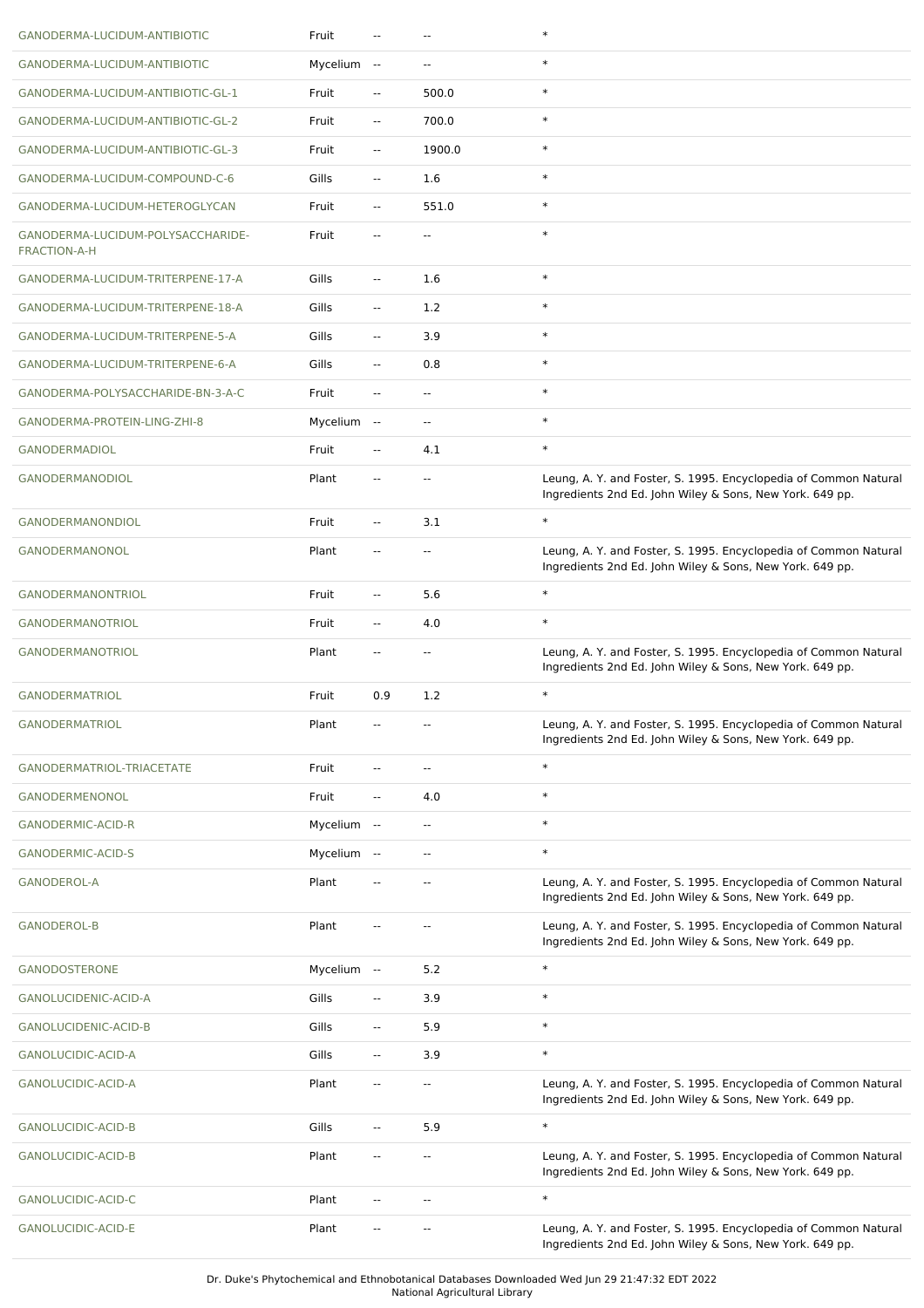| GANOLUCIDIC-ACID-E                                                                  | Fruit             | $\overline{a}$           | $\overline{a}$           | $\ast$                                                                                                                       |
|-------------------------------------------------------------------------------------|-------------------|--------------------------|--------------------------|------------------------------------------------------------------------------------------------------------------------------|
| GANOSPOREIC-ACID                                                                    | Fruit             | $\overline{\phantom{a}}$ | 15.0                     | $\ast$                                                                                                                       |
| GANOSPORELACTONE-A                                                                  | Mycelium --       |                          | $\overline{\phantom{a}}$ | $\ast$                                                                                                                       |
| GANOSPORELACTONE-B                                                                  | Mycelium --       |                          | ٠.                       | $\ast$                                                                                                                       |
| <b>GERMANIUM</b>                                                                    | Fruit             | --                       | 4.9                      | $\ast$                                                                                                                       |
| GUANOSINE-5'-MONOPHOSPHATE                                                          | Fruit             | $\overline{\phantom{a}}$ | $\overline{\phantom{a}}$ | $\ast$                                                                                                                       |
| GUANOSINE-5'-MONOPHOSPHATE                                                          | Mycelium --       |                          | $\overline{\phantom{a}}$ | $\ast$                                                                                                                       |
| <b>HENTRIACONTANE</b>                                                               | Plant             | --                       | $\overline{\phantom{a}}$ | Leung, A. Y. and Foster, S. 1995. Encyclopedia of Common Natural<br>Ingredients 2nd Ed. John Wiley & Sons, New York. 649 pp. |
| LACCASE                                                                             | Plant             |                          |                          | Leung, A. Y. and Foster, S. 1995. Encyclopedia of Common Natural<br>Ingredients 2nd Ed. John Wiley & Sons, New York. 649 pp. |
| LANOSTA-7-9(11)-24-TRIEN-15-ALPHA-22-BETA-<br>DIACETOXY-3-BETA-HYDROXY-26-OIC-ACID  | Mycelium --       |                          | $\overline{\phantom{a}}$ | $\ast$                                                                                                                       |
| LANOSTA-7-9(11)-24-TRIEN-15-ALPHA-ACETOXY-3-<br>ALPHA-HYDROXY-26-OIC-ACID           | Mycelium --       |                          | $\overline{\phantom{a}}$ | $\ast$                                                                                                                       |
| LANOSTA-7-9(11)-24-TRIEN-15-ALPHA-ACETOXY-3-<br>BETA-HYDROXY-26-OIC-ACID            | Mycelium --       |                          | $\overline{\phantom{a}}$ | $\ast$                                                                                                                       |
| LANOSTA-7-9(11)-24-TRIEN-3-ALPHA-15-ALPHA-22-<br>BETA-TRIACETOXY-26-OIC-ACID        | Mycelium --       |                          | --                       | $\ast$                                                                                                                       |
| LANOSTA-7-9(11)-24-TRIEN-3-ALPHA-15-ALPHA-<br>DIACETOXY-26-OIC-ACID                 | Mycelium --       |                          | $\overline{\phantom{a}}$ | $\ast$                                                                                                                       |
| LANOSTA-7-9(11)-24-TRIEN-3-ALPHA-15-ALPHA-<br>DIHYDROXY-26-OIC-ACID                 | Mycelium --       |                          | $\overline{\phantom{a}}$ | $\ast$                                                                                                                       |
| LANOSTA-7-9(11)-24-TRIEN-3-ALPHA-22-BETA-<br>DIACETOXY-15-ALPHA-HYDROXY-26-OIC-ACID | Mycelium --       |                          | --                       | $\ast$                                                                                                                       |
| LANOSTA-7-9(11)-24-TRIEN-3-ALPHA-ACETOXY-15-<br>ALPHA-HYDROXY-26-OIC-ACID           | Mycelium --       |                          | $\overline{\phantom{a}}$ | $\ast$                                                                                                                       |
| LANOSTA-7-9(11)-24-TRIEN-3-ALPHA-ACETOXY-26-<br>OIC-ACID                            | Mycelium --       |                          | $\overline{\phantom{a}}$ | $\ast$                                                                                                                       |
| LANOSTA-7-9(11)-24-TRIEN-3-ALPHA-HYDROXY-26- Mycelium --<br>OIC-ACID                |                   |                          | --                       | $\ast$                                                                                                                       |
| LANOSTA-7-9(11)-24-TRIEN-3-BETA-15-ALPHA-22-<br>BETA-TRIACETOXY-26-OIC-ACID         | Mycelium --       |                          | $\overline{\phantom{a}}$ | $\ast$                                                                                                                       |
| LANOSTA-7-9(11)-24-TRIEN-3-BETA-15-ALPHA-<br>DIACETOXY-26-OIC-ACID                  | Mycelium --       |                          | $\overline{\phantom{a}}$ | $\ast$                                                                                                                       |
| LANOSTA-7-9(11)-24-TRIEN-3-BETA-ACETOXY-15-<br>ALPHA-HYDROXY-26-OIC-ACID            | Mycelium --       |                          | $\overline{\phantom{a}}$ | $\ast$                                                                                                                       |
| LIGNOCERIC-ACID                                                                     | Fruit             | $\overline{\phantom{a}}$ | $\overline{\phantom{a}}$ | $\ast$                                                                                                                       |
| Activities (1)                                                                      |                   |                          |                          |                                                                                                                              |
| Antihepatotoxic                                                                     |                   |                          |                          |                                                                                                                              |
| LING-ZHI-8                                                                          | Fruit             | $\overline{\phantom{a}}$ | --                       | $\ast$                                                                                                                       |
| LING-ZHI-8                                                                          | Mycelium --       |                          | $\overline{\phantom{a}}$ | $\ast$                                                                                                                       |
| LINGZHI-POLYSACCHARIDE-D-6                                                          | Plant             | $\overline{\phantom{a}}$ | $\overline{\phantom{a}}$ | $\ast$                                                                                                                       |
| LINOLEIC-ACID                                                                       | Tissue<br>Culture | ۰.                       |                          | $\ast$                                                                                                                       |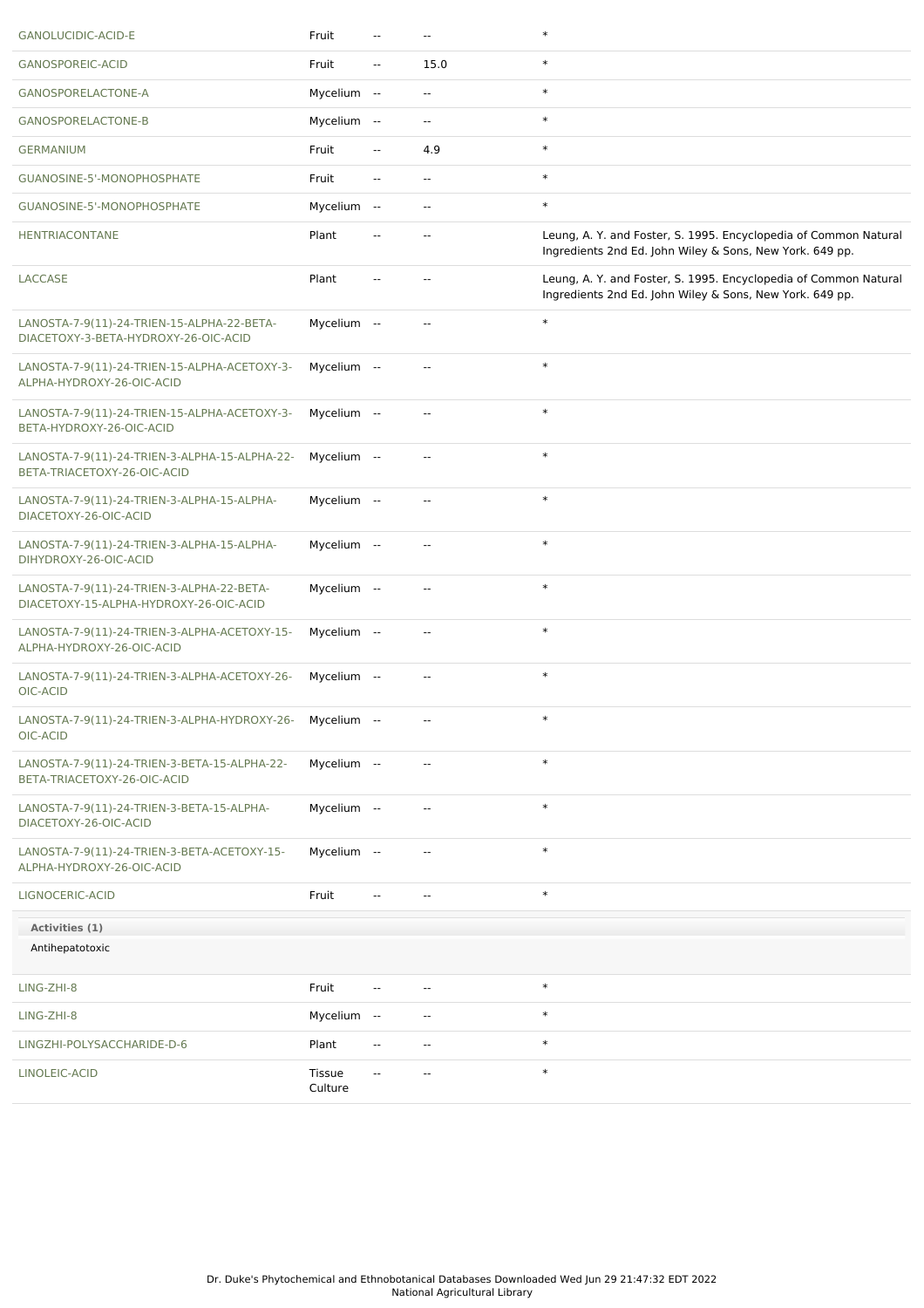| <b>Activities (27)</b>           |                                                                                                                                                           |
|----------------------------------|-----------------------------------------------------------------------------------------------------------------------------------------------------------|
| 5-Alpha-Reductase-Inhibitor      |                                                                                                                                                           |
| AntiMS                           | Economic & Medicinal Plant Research, 6: 189.                                                                                                              |
| Antiacne                         |                                                                                                                                                           |
| Antialopecic                     |                                                                                                                                                           |
| Antianaphylactic                 | Economic & Medicinal Plant Research, 6: 189.                                                                                                              |
| Antiandrogenic                   |                                                                                                                                                           |
| Antiarteriosclerotic             |                                                                                                                                                           |
| Antiarthritic                    | Economic & Medicinal Plant Research, 6: 189.                                                                                                              |
| Anticoronary                     | Jeffery B. Harborne and H. Baxter, eds. 1983. Phytochemical Dictionary. A Handbook of Bioactive Compounds from Plants. Taylor & Frost,<br>London. 791 pp. |
| Antieczemic                      | Economic & Medicinal Plant Research, 6: 189.                                                                                                              |
| Antifibrinolytic                 | Economic & Medicinal Plant Research, 1: 53.                                                                                                               |
| Antigranular                     |                                                                                                                                                           |
| Antihistaminic                   | Economic & Medicinal Plant Research, 6: 189.                                                                                                              |
| Antiinflammatory IC50=31<br>uМ   |                                                                                                                                                           |
| Antileukotriene-D4 IC50=31<br>uМ |                                                                                                                                                           |
| Antimenorrhagic                  | Pizzorno, J.E. and Murray, M.T. 1985. A Textbook of Natural Medicine. John Bastyr College Publications, Seattle, Washington (Looseleaf).                  |
| Antiprostatitic                  | Pizzorno, J.E. and Murray, M.T. 1985. A Textbook of Natural Medicine. John Bastyr College Publications, Seattle, Washington (Looseleaf).                  |
| Cancer-Preventive                | Stitt, P. A. Why George Should Eat Broccoli. Dougherty Co, Milwaukee, WI, 1990, 399 pp.                                                                   |
| Carcinogenic                     | Science News, 146: 421.                                                                                                                                   |
| Comedolytic                      |                                                                                                                                                           |
| Hepatoprotective                 |                                                                                                                                                           |
| Hypocholesterolemic              | Spiller, G. A. 1996 (Spiller, G. A. Ed. 1996. CRC Handbook of Lipids in Human Nutrition. CRC Press. Boca Raton, FL. 233 pp.)                              |
| Immunomodulator                  | Economic & Medicinal Plant Research, 6: 189.                                                                                                              |
| Insectifuge                      | Jacobson, M., Glossary of Plant-Derived Insect Deterrents, CRC Press, Inc., Boca Raton, FL, 213 p, 1990.                                                  |
| Metastatic                       | Science News, 146: 421.                                                                                                                                   |
| Nematicide                       | Nigg, H.N. and Seigler, D.S., eds. 1992. Phytochemical Resources for Medicine and Agriculture. Plenum Press, New York. 445 pp.                            |
| Propecic                         |                                                                                                                                                           |
|                                  |                                                                                                                                                           |

| LUCIDENIC-ACID-A   | Plant |                          |                          | Leung, A. Y. and Foster, S. 1995. Encyclopedia of Common Natural<br>Ingredients 2nd Ed. John Wiley & Sons, New York. 649 pp. |
|--------------------|-------|--------------------------|--------------------------|------------------------------------------------------------------------------------------------------------------------------|
| LUCIDENIC-ACID-A   | Gills | $\overline{\phantom{a}}$ | 3.5                      | $\ast$                                                                                                                       |
| LUCIDENIC-ACID-A   | Fruit | 193.3                    | 194.3                    | $\ast$                                                                                                                       |
| LUCIDENIC-ACID-B   | Plant | $\overline{\phantom{a}}$ | $\sim$                   | Leung, A. Y. and Foster, S. 1995. Encyclopedia of Common Natural<br>Ingredients 2nd Ed. John Wiley & Sons, New York. 649 pp. |
| LUCIDENIC-ACID-B   | Fruit | $\overline{\phantom{a}}$ | 21.7                     | $\ast$                                                                                                                       |
| LUCIDENIC-ACID-C   | Gills | $\overline{\phantom{a}}$ | 2.7                      | $\ast$                                                                                                                       |
| LUCIDENIC-ACID-C   | Plant | $\overline{\phantom{a}}$ | $\overline{\phantom{a}}$ | Leung, A. Y. and Foster, S. 1995. Encyclopedia of Common Natural<br>Ingredients 2nd Ed. John Wiley & Sons, New York. 649 pp. |
| LUCIDENIC-ACID-C   | Fruit | --                       | 53.0                     | $\ast$                                                                                                                       |
| LUCIDENIC-ACID-D   | Gills | $\overline{\phantom{a}}$ | $\overline{\phantom{a}}$ | $\ast$                                                                                                                       |
| LUCIDENIC-ACID-D   | Plant | $\overline{\phantom{a}}$ | Ξ.                       | $\ast$                                                                                                                       |
| LUCIDENIC-ACID-D   | Fruit | $\overline{\phantom{a}}$ | 30.0                     | $\ast$                                                                                                                       |
| LUCIDENIC-ACID-D-2 | Gills | $\overline{\phantom{a}}$ | 12.5                     | $\ast$                                                                                                                       |
| LUCIDENIC-ACID-E   | Gills | $\overline{\phantom{a}}$ | $\overline{a}$           | $\ast$                                                                                                                       |
| LUCIDENIC-ACID-E   | Plant | $\overline{\phantom{a}}$ | $\overline{\phantom{a}}$ | $\ast$                                                                                                                       |
| LUCIDENIC-ACID-E-2 | Gills | $\overline{\phantom{a}}$ | 12.5                     | $\ast$                                                                                                                       |
| LUCIDENIC-ACID-E-2 | Fruit | Ξ.                       | 8.6                      | $\ast$                                                                                                                       |
| LUCIDENIC-ACID-F   | Plant | --                       | $\overline{\phantom{a}}$ | Leung, A. Y. and Foster, S. 1995. Encyclopedia of Common Natural<br>Ingredients 2nd Ed. John Wiley & Sons, New York. 649 pp. |
| LUCIDENIC-ACID-F   | Gills | $\overline{\phantom{a}}$ | 1.2                      | $\ast$                                                                                                                       |
| LUCIDENIC-ACID-G   | Plant | $\overline{\phantom{a}}$ | $\overline{\phantom{a}}$ | Leung, A. Y. and Foster, S. 1995. Encyclopedia of Common Natural<br>Ingredients 2nd Ed. John Wiley & Sons, New York. 649 pp. |
| LUCIDENIC-ACID-H   | Fruit | $\overline{\phantom{a}}$ | 5.7                      | $\ast$                                                                                                                       |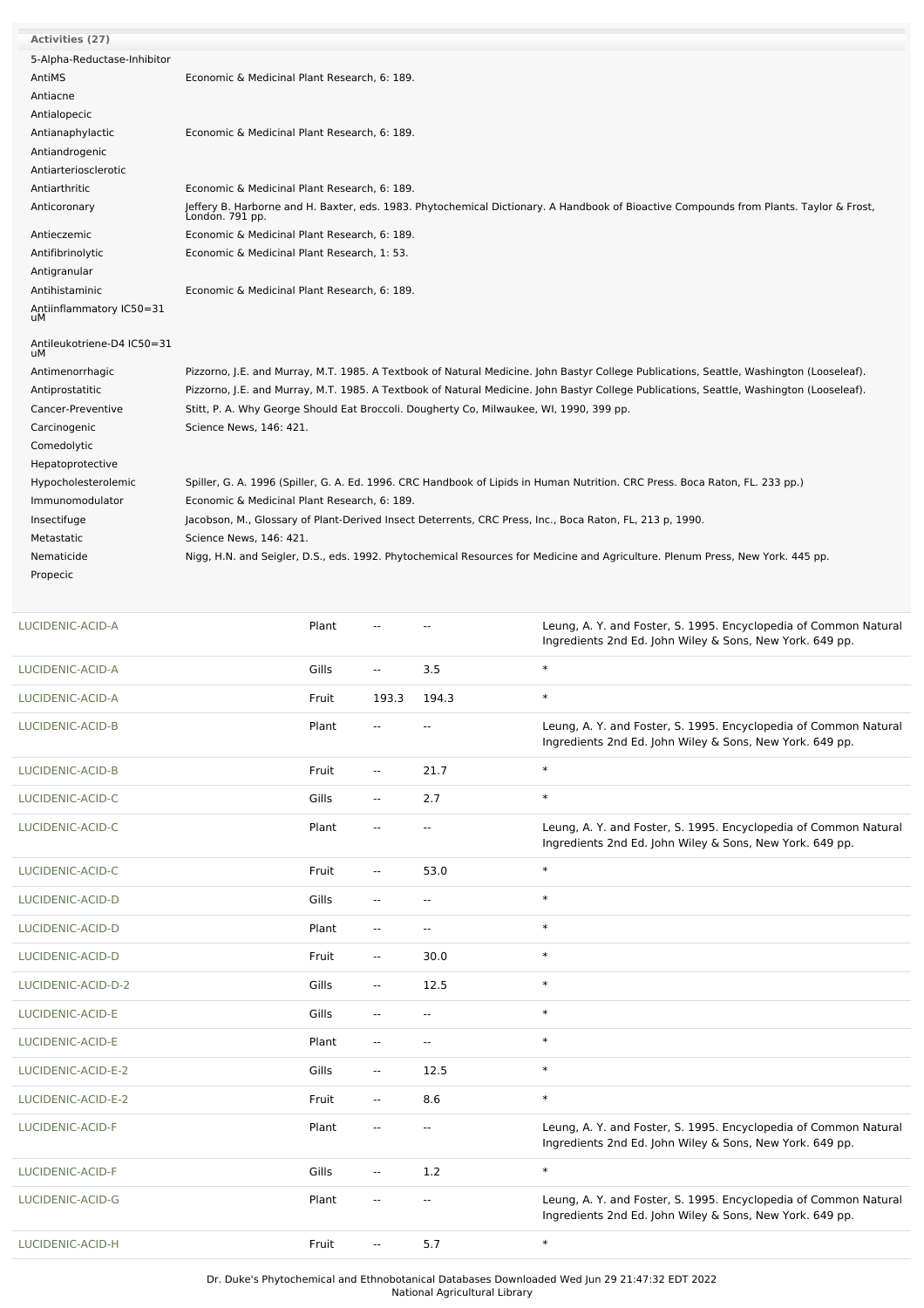| LUCIDENIC-ACID-I  | Fruit | $\overline{\phantom{a}}$ | 2.1   | $\ast$                                                                                                                       |
|-------------------|-------|--------------------------|-------|------------------------------------------------------------------------------------------------------------------------------|
| LUCIDENIC-ACID-J  | Fruit | $\overline{\phantom{a}}$ | 0.8   | $\ast$                                                                                                                       |
| LUCIDENIC-ACID-K  | Fruit | $\overline{\phantom{a}}$ | 0.3   | $\ast$                                                                                                                       |
| LUCIDENIC-ACID-L  | Fruit | $\overline{\phantom{a}}$ | 0.4   | $\ast$                                                                                                                       |
| LUCIDENIC-ACID-M  | Fruit | $\overline{\phantom{a}}$ | 0.2   | $\ast$                                                                                                                       |
| LUCIDONE-A        | Plant | $\overline{\phantom{a}}$ | $- -$ | $\ast$                                                                                                                       |
| <b>LUCIDONE-B</b> | Plant | $\overline{\phantom{a}}$ | $- -$ | $\ast$                                                                                                                       |
| <b>MANNITOL</b>   | Plant | $- -$                    | $-$   | Leung, A. Y. and Foster, S. 1995. Encyclopedia of Common Natural<br>Ingredients 2nd Ed. John Wiley & Sons, New York. 649 pp. |

| Activities (18)  |                                                                                                                                                           |
|------------------|-----------------------------------------------------------------------------------------------------------------------------------------------------------|
| Allergenic       | Martindale's 29th                                                                                                                                         |
| Analgesic        |                                                                                                                                                           |
| Anthelmintic     | ANON. 1948-1976. The Wealth of India raw materials. Publications and Information Directorate, CSIR, New Delhi. 11 volumes.                                |
| AntiReye's       | Martindale's 29th                                                                                                                                         |
| Antiglaucomic    | Martindale's 28th                                                                                                                                         |
| Antiinflammatory | ANON. 1948-1976. The Wealth of India raw materials. Publications and Information Directorate, CSIR, New Delhi. 11 volumes.                                |
| Antimutagenic    |                                                                                                                                                           |
| Antinephritic    | Martindale's 29th                                                                                                                                         |
| Antioxidant      | Jim Duke's personal files.                                                                                                                                |
| Antiradicular    |                                                                                                                                                           |
| Antispasmodic    | ANON. 1948-1976. The Wealth of India raw materials. Publications and Information Directorate, CSIR, New Delhi. 11 volumes.                                |
| Diuretic         | Merck 11th Edition                                                                                                                                        |
| Emetic           | Martindale's 28th                                                                                                                                         |
| Flatugenic       | Martindale's 29th                                                                                                                                         |
| Laxative         |                                                                                                                                                           |
| Nephrotoxic      | Martindale's 29th                                                                                                                                         |
| Pesticide        |                                                                                                                                                           |
| Sweetener        | Jeffery B. Harborne and H. Baxter, eds. 1983. Phytochemical Dictionary. A Handbook of Bioactive Compounds from Plants. Taylor & Frost, London. 791<br>pp. |

[MANNITOL](file:///phytochem/chemicals/show/11950) \* Fruit -- 173.7 -1.0 \* **Activities (18)** Allergenic Martindale's 29th Analgesic Anthelmintic ANON. 1948-1976. The Wealth of India raw materials. Publications and Information Directorate, CSIR, New Delhi. 11 volumes. AntiReye's Martindale's 29th Antiglaucomic Martindale's 28th Antiinflammatory ANON. 1948-1976. The Wealth of India raw materials. Publications and Information Directorate, CSIR, New Delhi. 11 volumes. Antimutagenic Antinephritic Martindale's 29th Antioxidant Jim Duke's personal files. Antiradicular Antispasmodic ANON. 1948-1976. The Wealth of India raw materials. Publications and Information Directorate, CSIR, New Delhi. 11 volumes. Diuretic Merck 11th Edition Emetic Martindale's 28th Flatugenic Martindale's 29th Laxative Nephrotoxic Martindale's 29th Pesticide Sweetener Jeffery B. Harborne and H. Baxter, eds. 1983. Phytochemical Dictionary. A Handbook of Bioactive Compounds from Plants. Taylor & Frost, London. 791 pp. [N-HENTRIACONTANE](file:///phytochem/chemicals/show/13030) Fruit -- -- \*

| Activities (3)<br>Antiinflammatory<br>Cosmetic<br><b>Diuretic</b> | Jeffery B. Harborne and H. Baxter, eds. 1983. Phytochemical Dictionary. A Handbook of Bioactive Compounds from Plants. Taylor & Frost, London. 791<br>pp. |
|-------------------------------------------------------------------|-----------------------------------------------------------------------------------------------------------------------------------------------------------|
| N-TETRACOSANE                                                     | ∗<br>Fruit<br>$- -$<br>$- -$                                                                                                                              |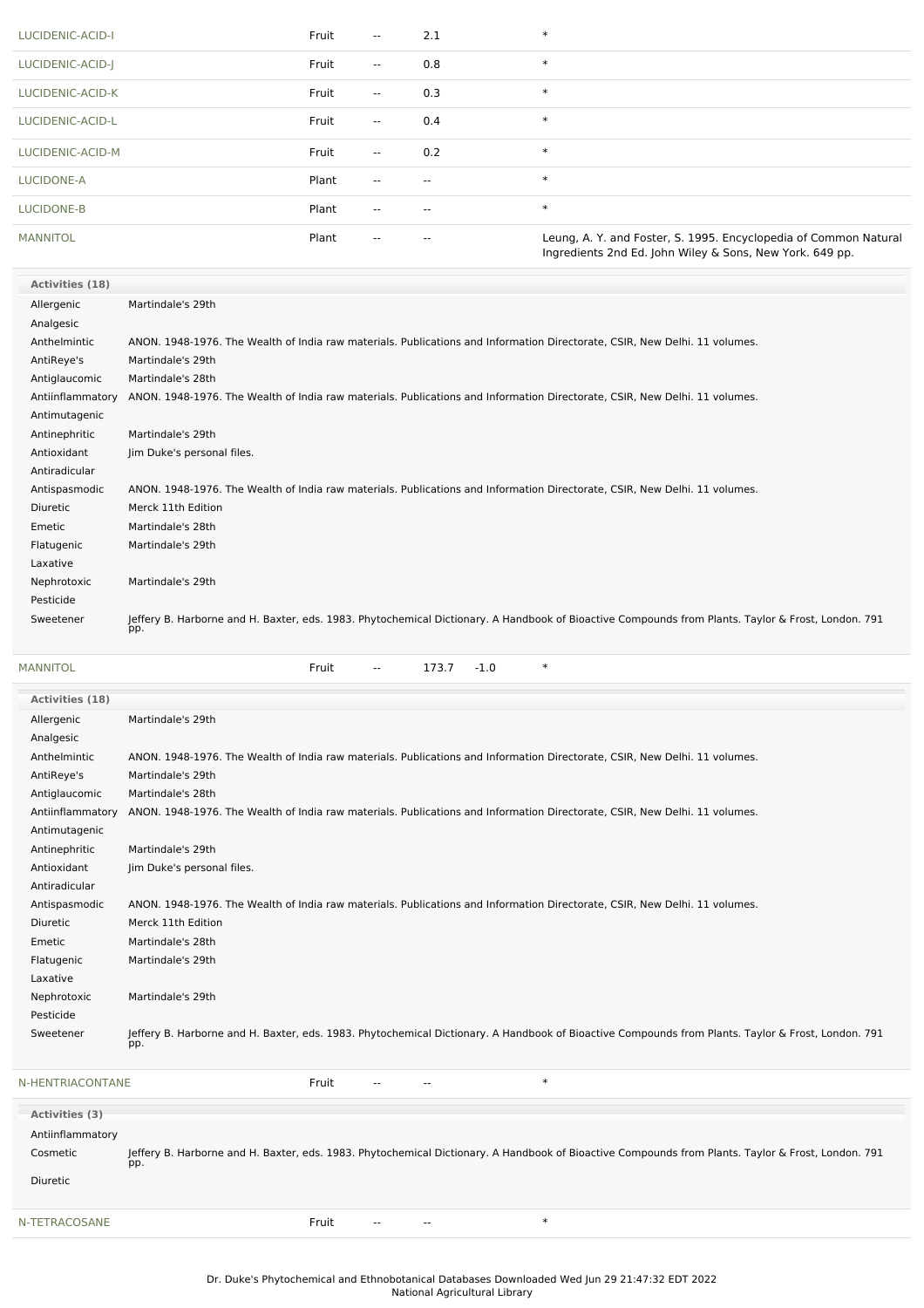| NONADECANOIC-ACID                      |                                                                                                          | Fruit                    |  | $\ast$                                                                                                                                                                                                   |
|----------------------------------------|----------------------------------------------------------------------------------------------------------|--------------------------|--|----------------------------------------------------------------------------------------------------------------------------------------------------------------------------------------------------------|
| NONADECANOIC-ACID                      |                                                                                                          | Plant                    |  | Leung, A. Y. and Foster, S. 1995. Encyclopedia of Common Natural<br>Ingredients 2nd Ed. John Wiley & Sons, New York. 649 pp.                                                                             |
| OLEIC-ACID                             |                                                                                                          | <b>Tissue</b><br>Culture |  | $\ast$                                                                                                                                                                                                   |
| Activities (18)                        |                                                                                                          |                          |  |                                                                                                                                                                                                          |
| 5-Alpha-Reductase-<br><b>Inhibitor</b> |                                                                                                          |                          |  |                                                                                                                                                                                                          |
| Allergenic                             |                                                                                                          |                          |  |                                                                                                                                                                                                          |
| Alpha-Reductase-<br>Inhibitor          |                                                                                                          |                          |  |                                                                                                                                                                                                          |
| Anemiagenic                            |                                                                                                          |                          |  |                                                                                                                                                                                                          |
| Antialopecic                           |                                                                                                          |                          |  |                                                                                                                                                                                                          |
| Antiandrogenic                         |                                                                                                          |                          |  |                                                                                                                                                                                                          |
| Antiinflammatory<br>$IC50 = 21$ uM     |                                                                                                          |                          |  |                                                                                                                                                                                                          |
| Antileukotriene-D4<br>$IC50 = 21$ uM   |                                                                                                          |                          |  |                                                                                                                                                                                                          |
| Cancer-Preventive                      | Stitt, P. A. Why George Should Eat Broccoli. Dougherty Co, Milwaukee, WI, 1990, 399 pp.                  |                          |  |                                                                                                                                                                                                          |
| Choleretic 5 ml/man                    |                                                                                                          |                          |  |                                                                                                                                                                                                          |
| Dermatitigenic                         |                                                                                                          |                          |  |                                                                                                                                                                                                          |
| FLavor FEMA 1-30                       | Aloe Research Council - Duke writeup of non-peer reviewd book by Coats and draft by Henry                |                          |  |                                                                                                                                                                                                          |
| Hypocholesterolemic                    |                                                                                                          |                          |  | Spiller, G. A. 1996 (Spiller, G. A. Ed. 1996. CRC Handbook of Lipids in Human Nutrition. CRC Press. Boca Raton, FL. 233 pp.)                                                                             |
| Insectifuge                            | Jacobson, M., Glossary of Plant-Derived Insect Deterrents, CRC Press, Inc., Boca Raton, FL, 213 p, 1990. |                          |  |                                                                                                                                                                                                          |
| Irritant                               | Merck 11th Edition                                                                                       |                          |  |                                                                                                                                                                                                          |
| Percutaneostimulant                    |                                                                                                          |                          |  | Seki, T., Toeda, C., Kawaguchi, T., Juni, K., Sugibayashi, K., and Morimoto, Y. 1990. Enhanced Transdermal Delivery of Zidovudine in Rats and<br>Human Skin. Chem. Pharm. Bull. 38(11): 3086-3089, 1990. |
| Perfumery                              | Aloe Research Council - Duke writeup of non-peer reviewd book by Coats and draft by Henry                |                          |  |                                                                                                                                                                                                          |
| Propecic                               |                                                                                                          |                          |  |                                                                                                                                                                                                          |
| PALMITIC-ACID                          |                                                                                                          | Fruit                    |  | $\ast$                                                                                                                                                                                                   |

| Activities (13)                 |                                                                                                                                                           |
|---------------------------------|-----------------------------------------------------------------------------------------------------------------------------------------------------------|
| 5-Alpha-Reductase-<br>Inhibitor |                                                                                                                                                           |
| Antialopecic                    |                                                                                                                                                           |
| Antiandrogenic                  |                                                                                                                                                           |
| Antifibrinolytic                | Economic & Medicinal Plant Research, 1: 53.                                                                                                               |
| Antioxidant IC40=60             |                                                                                                                                                           |
| <b>FLavor FEMA 1</b>            | Aloe Research Council - Duke writeup of non-peer reviewd book by Coats and draft by Henry                                                                 |
| Hemolytic                       | Bisset, N.G., ed. 1994. Herbal Drugs and Phytopharmaceuticals. CRC Press. Boca Raton, FL. 566 pp.                                                         |
| Hypercholesterolemic            | Spiller, G. A. 1996 (Spiller, G. A. Ed. 1996. CRC Handbook of Lipids in Human Nutrition. CRC Press. Boca Raton, FL. 233 pp.)                              |
| Lubricant                       | Jeffery B. Harborne and H. Baxter, eds. 1983. Phytochemical Dictionary. A Handbook of Bioactive Compounds from Plants. Taylor & Frost,<br>Londón. 791 pp. |
| Nematicide                      | Nigg, H.N. and Seigler, D.S., eds. 1992. Phytochemical Resources for Medicine and Agriculture. Plenum Press, New York. 445 pp.                            |
| Pesticide                       |                                                                                                                                                           |
| Propecic                        |                                                                                                                                                           |
| Soap                            | Jeffery B. Harborne and H. Baxter, eds. 1983. Phytochemical Dictionary. A Handbook of Bioactive Compounds from Plants. Taylor & Frost,<br>Londón. 791 pp. |

| PALMITIC-ACID                   | $\ast$<br>Tissue<br>Culture                                                                                                                               |
|---------------------------------|-----------------------------------------------------------------------------------------------------------------------------------------------------------|
| Activities (13)                 |                                                                                                                                                           |
| 5-Alpha-Reductase-<br>Inhibitor |                                                                                                                                                           |
| Antialopecic                    |                                                                                                                                                           |
| Antiandrogenic                  |                                                                                                                                                           |
| Antifibrinolytic                | Economic & Medicinal Plant Research, 1: 53.                                                                                                               |
| Antioxidant IC40=60             |                                                                                                                                                           |
| <b>FLavor FEMA 1</b>            | Aloe Research Council - Duke writeup of non-peer reviewd book by Coats and draft by Henry                                                                 |
| Hemolytic                       | Bisset, N.G., ed. 1994. Herbal Drugs and Phytopharmaceuticals. CRC Press. Boca Raton, FL. 566 pp.                                                         |
| Hypercholesterolemic            | Spiller, G. A. 1996 (Spiller, G. A. Ed. 1996. CRC Handbook of Lipids in Human Nutrition. CRC Press. Boca Raton, FL. 233 pp.)                              |
| Lubricant                       | Jeffery B. Harborne and H. Baxter, eds. 1983. Phytochemical Dictionary. A Handbook of Bioactive Compounds from Plants. Taylor & Frost,<br>Londón. 791 pp. |
| Nematicide                      | Nigg, H.N. and Seigler, D.S., eds. 1992. Phytochemical Resources for Medicine and Agriculture. Plenum Press, New York. 445 pp.                            |
| Pesticide                       |                                                                                                                                                           |
| Propecic                        |                                                                                                                                                           |
| Soap                            | Jeffery B. Harborne and H. Baxter, eds. 1983. Phytochemical Dictionary. A Handbook of Bioactive Compounds from Plants. Taylor & Frost,<br>Londón. 791 pp. |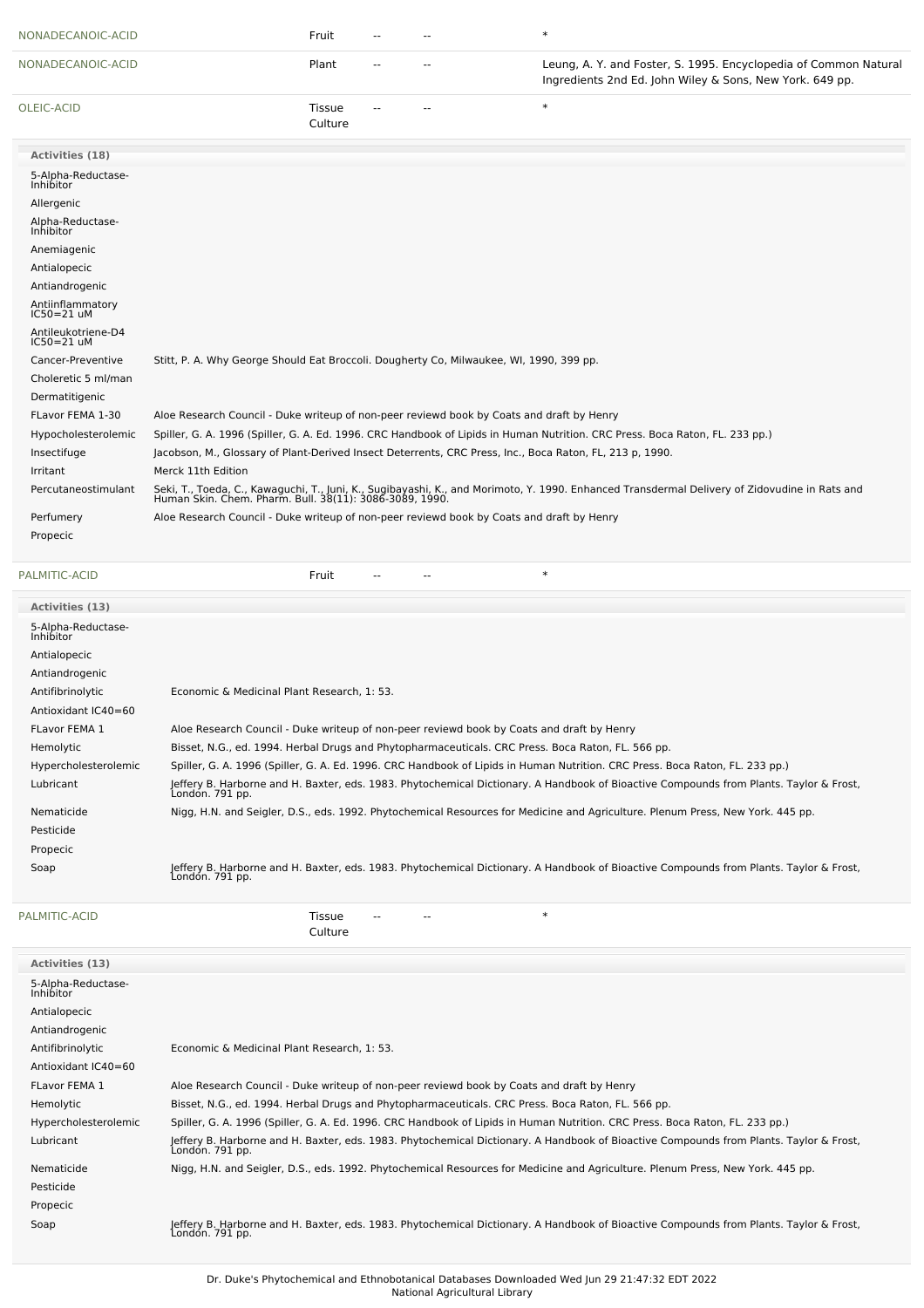[PALMITIC-ACID](file:///phytochem/chemicals/show/13933) **PROTTIC-ACID** Plant -- - - The Leung, A. Y. and Foster, S. 1995. Encyclopedia of Common Natural Ingredients 2nd Ed. John Wiley & Sons, New York. 649 pp.

Ingredients 2nd Ed. John Wiley & Sons, New York. 649 pp.

| <b>Activities (13)</b>                 |                                                                                                                                                           |
|----------------------------------------|-----------------------------------------------------------------------------------------------------------------------------------------------------------|
| 5-Alpha-Reductase-<br><b>Inhibitor</b> |                                                                                                                                                           |
| Antialopecic                           |                                                                                                                                                           |
| Antiandrogenic                         |                                                                                                                                                           |
| Antifibrinolytic                       | Economic & Medicinal Plant Research, 1: 53.                                                                                                               |
| Antioxidant IC40=60                    |                                                                                                                                                           |
| <b>FLavor FEMA 1</b>                   | Aloe Research Council - Duke writeup of non-peer reviewd book by Coats and draft by Henry                                                                 |
| Hemolytic                              | Bisset, N.G., ed. 1994. Herbal Drugs and Phytopharmaceuticals. CRC Press. Boca Raton, FL. 566 pp.                                                         |
| Hypercholesterolemic                   | Spiller, G. A. 1996 (Spiller, G. A. Ed. 1996. CRC Handbook of Lipids in Human Nutrition. CRC Press. Boca Raton, FL. 233 pp.)                              |
| Lubricant                              | Jeffery B. Harborne and H. Baxter, eds. 1983. Phytochemical Dictionary. A Handbook of Bioactive Compounds from Plants. Taylor & Frost,<br>Londón. 791 pp. |
| Nematicide                             | Nigg, H.N. and Seigler, D.S., eds. 1992. Phytochemical Resources for Medicine and Agriculture. Plenum Press, New York. 445 pp.                            |
| Pesticide                              |                                                                                                                                                           |
| Propecic                               |                                                                                                                                                           |
| Soap                                   | Jeffery B. Harborne and H. Baxter, eds. 1983. Phytochemical Dictionary. A Handbook of Bioactive Compounds from Plants. Taylor & Frost,<br>Londón. 791 pp. |

| POLYSACCHARIDE    | Plant             | $\overline{\phantom{a}}$ | $- -$  | $\ast$ |
|-------------------|-------------------|--------------------------|--------|--------|
| PORTENSTEROL      | Fruit             | $\overline{\phantom{a}}$ | $\sim$ | $\ast$ |
| PROTEOGLYCAN-G009 | Tissue<br>Culture | $\overline{\phantom{a}}$ | $- -$  | $\ast$ |
| STEARIC-ACID      | Tissue<br>Culture | $\overline{\phantom{a}}$ | $-$    | ∗      |

| <b>Activities</b> (8)                  |                                                                                                                                                           |
|----------------------------------------|-----------------------------------------------------------------------------------------------------------------------------------------------------------|
| 5-Alpha-Reductase-<br><b>Inhibitor</b> |                                                                                                                                                           |
| Cosmetic                               | Jeffery B. Harborne and H. Baxter, eds. 1983. Phytochemical Dictionary. A Handbook of Bioactive Compounds from Plants. Taylor & Frost,<br>London. 791 pp. |
| FLavor FEMA 2-4.000                    | Aloe Research Council - Duke writeup of non-peer reviewd book by Coats and draft by Henry                                                                 |
| Hypocholesterolemic                    | Spiller, G. A. 1996 (Spiller, G. A. Ed. 1996. CRC Handbook of Lipids in Human Nutrition. CRC Press. Boca Raton, FL. 233 pp.)                              |
| Lubricant                              | Jeffery B. Harborne and H. Baxter, eds. 1983. Phytochemical Dictionary. A Handbook of Bioactive Compounds from Plants. Taylor & Frost,<br>Londón. 791 pp. |
| Perfumery                              | Aloe Research Council - Duke writeup of non-peer reviewd book by Coats and draft by Henry                                                                 |
| Propecic                               |                                                                                                                                                           |
| Suppository                            | leffery B. Harborne and H. Baxter, eds. 1983. Phytochemical Dictionary. A Handbook of Bioactive Compounds from Plants. Taylor & Frost,<br>Londón. 791 pp. |

[STEARIC-ACID](file:///phytochem/chemicals/show/16545) Fruit -- -- \*

| <b>Activities (8)</b>                  |                                                                                                                                                           |  |  |  |  |  |
|----------------------------------------|-----------------------------------------------------------------------------------------------------------------------------------------------------------|--|--|--|--|--|
| 5-Alpha-Reductase-<br><b>Inhibitor</b> |                                                                                                                                                           |  |  |  |  |  |
| Cosmetic                               | Jeffery B. Harborne and H. Baxter, eds. 1983. Phytochemical Dictionary. A Handbook of Bioactive Compounds from Plants. Taylor & Frost,<br>Londón. 791 pp. |  |  |  |  |  |
| FLavor FEMA 2-4.000                    | Aloe Research Council - Duke writeup of non-peer reviewd book by Coats and draft by Henry                                                                 |  |  |  |  |  |
| Hypocholesterolemic                    | Spiller, G. A. 1996 (Spiller, G. A. Ed. 1996. CRC Handbook of Lipids in Human Nutrition. CRC Press. Boca Raton, FL. 233 pp.)                              |  |  |  |  |  |
| Lubricant                              | Jeffery B. Harborne and H. Baxter, eds. 1983. Phytochemical Dictionary. A Handbook of Bioactive Compounds from Plants. Taylor & Frost,<br>London. 791 pp. |  |  |  |  |  |
| Perfumery                              | Aloe Research Council - Duke writeup of non-peer reviewd book by Coats and draft by Henry                                                                 |  |  |  |  |  |
| Propecic                               |                                                                                                                                                           |  |  |  |  |  |
| Suppository                            | leffery B. Harborne and H. Baxter, eds. 1983. Phytochemical Dictionary. A Handbook of Bioactive Compounds from Plants. Taylor & Frost,<br>Londón. 791 pp. |  |  |  |  |  |
| STEARIC-ACID                           | Leung, A. Y. and Foster, S. 1995. Encyclopedia of Common Natural<br>Plant                                                                                 |  |  |  |  |  |